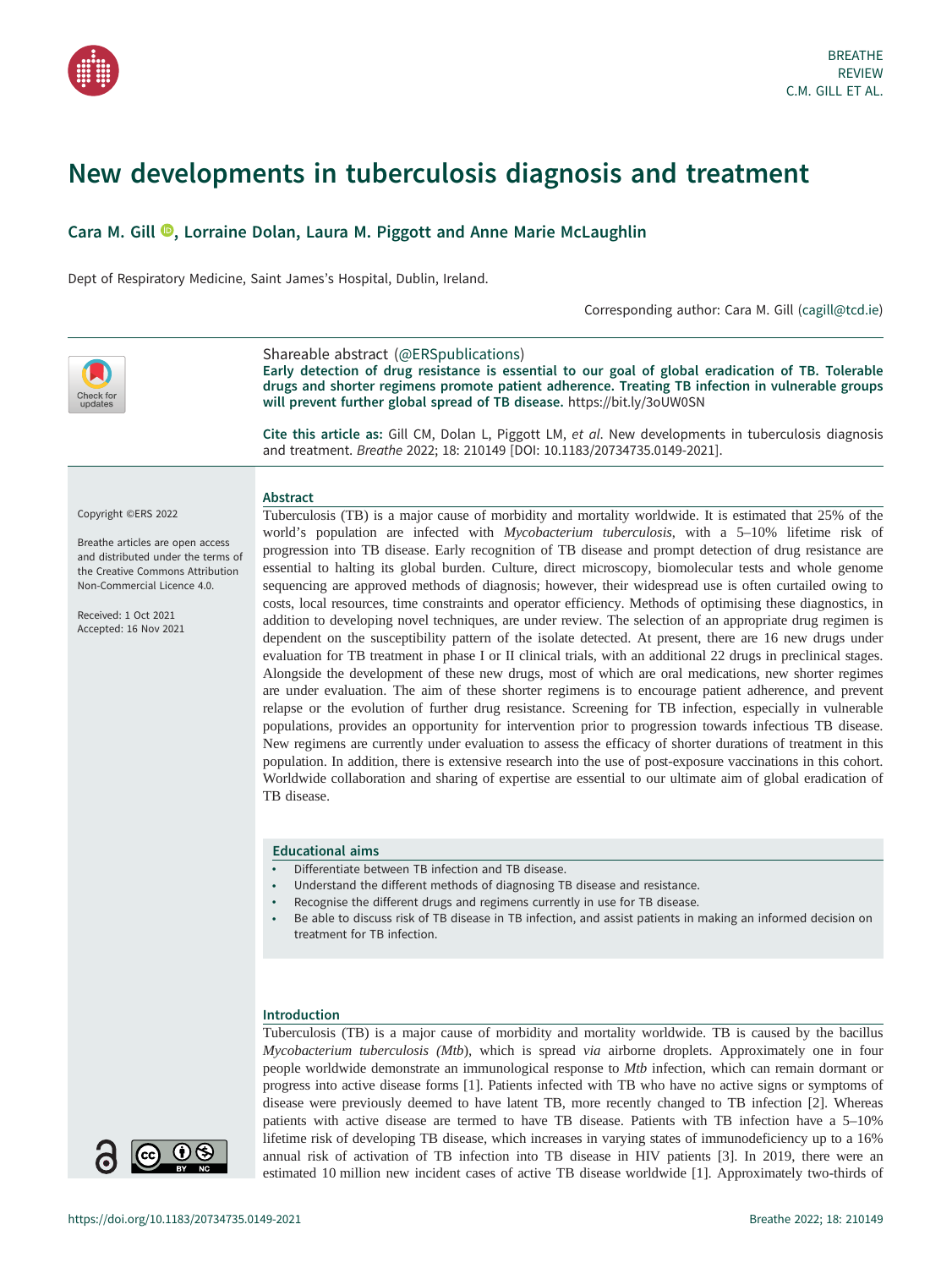all cases arise in eight countries alone, the vast majority of which have overwhelmed health services with limited resources [\[1\]](#page-11-0). This significant global burden of disease has been recognised by the World Health Organization (WHO) who launched the End TB initiative in 2016. Their aim is to reduce incidence, morbidity and mortality of this disease by improving diagnostic and therapeutic practices, as well as developing preventative strategies, through innovative research and education. By 2035, the goal is to reduce TB mortality by 95% and reduce overall incidence of TB by 90% worldwide [[4](#page-11-0)]. Owing to the work of our predecessors, it has been estimated that 60 million lives have been saved globally in the 21st century so far [[5](#page-11-0)].

Effective TB treatment is dependent on:

- Prompt diagnosis of TB and recognition of drug resistance;
- Promoting and ensuring patient adherence to regimens;
- Robust contact tracing and prophylactic treatment of contacts; and
- Screening for TB infection in high-risk groups.

There is ongoing extensive research into developing accurate, timely methods of detecting drug resistance, even in resource poor settings. Many effective, less toxic medications are under development. Furthermore, methods of promoting and ensuring drug adherence are being reviewed. In addition, there is vital research ongoing in proactive areas of TB prevention, such as screening for, and treatment of, TB infection and developing efficacious vaccines to halt the spread of this killer disease.

The aim of this article is to: review current practice in the diagnosis and treatment of TB; outline new diagnostic techniques under development; discuss new drug therapies and treatment regimens under review; and review the evidence for vaccination.

#### **Diagnosis**

Improving the efficiency and accuracy of TB diagnosis contributes to treatment efficacy. Pulmonary TB should be suspected when patients present with classical symptoms such as non-resolving cough, haemoptysis, fevers, night sweats and weight loss. Extrapulmonary TB, including TB lymphadenitis, TB meningitis, laryngeal TB, Pott's disease and abdominal TB, presents in a variety of manners. Special consideration should always be given to patients who have potential TB exposure, as well as immunocompromised patients who may present atypically. The diagnosis must be made by confirming the presence of the causative pathogen, Mtb. A variety of methods are employed to confirm the diagnosis. In addition, it is essential that there is emphasis on early detection of potential drug resistance.

Drug resistance is a growing issue that threatens TB care worldwide. Traditionally this was categorised into rifampicin-resistant TB (RR-TB), multidrug-resistant TB (MDR-TB) or extensively drug-resistant TB (XDR-TB). MDR-TB is resistant to both rifampicin (RIF) and isoniazid (INH). Recently definitions have been updated to include pre-XDR-TB, which is TB that fulfils the definition for MDR-TB and RR-TB that is also resistant to any fluoroquinolone (FLQ). The updated definition for XDR-TB is strains that fulfil the definition for MDR-TB/RR-TB which are also resistant to any group A drug (namely levofloxacin (LFX), moxifloxacin (MFX), bedaquiline (BDQ) and linezolid (LZD)) [\[6\]](#page-11-0). Replacing the old XDR-TB definition referencing second-line injectable drugs (SLID), it highlights the trend towards use of oral regimens comprising recently developed or repurposed drugs. Despite the importance of early recognition, only 61% of patients with a new diagnosis of bacteriologically confirmed TB disease in 2019 were tested for RIF resistance [[1](#page-11-0)]. This is in part related to access to diagnostics in resource-limited settings. There are numerous methods currently available, and under development, to determine drug resistance. For these diagnostics to be beneficial on a global scale they need to provide timely, accurate, cost-effective results in centres where access to power, equipment and technical expertise remains limited.

## **Culture**

Culture of Mtb in a suitable medium remains the gold standard diagnostic test. The specimen can be cultured in solid (e.g. Löwenstein–Jensen or Middlebrook 7H11) or liquid media (e.g. for use with the BACTEC Mycobacterium Growth Indicator Tube (MGIT) 960 system). Sensitivity, specificity, contamination rates and time to detection vary widely amongst both media, with the WHO advocating for dual use of systems where practical. The major benefit of the advent of liquid-based systems is the rapid time to detection, often reducing time to growth by half with a mean time to detection of 12.8 days compared with 25.1–25.5 days for the previously mentioned solid media [[7](#page-11-0)]. However, sub-optimal laboratory facilities in resource-limited settings often restrict its practical use [\[8\]](#page-11-0). While culture is not recommended for use as a first-line test, it remains an important part of TB diagnostics where persistent culture positivity can predict likelihood of relapse [\[9\]](#page-11-0).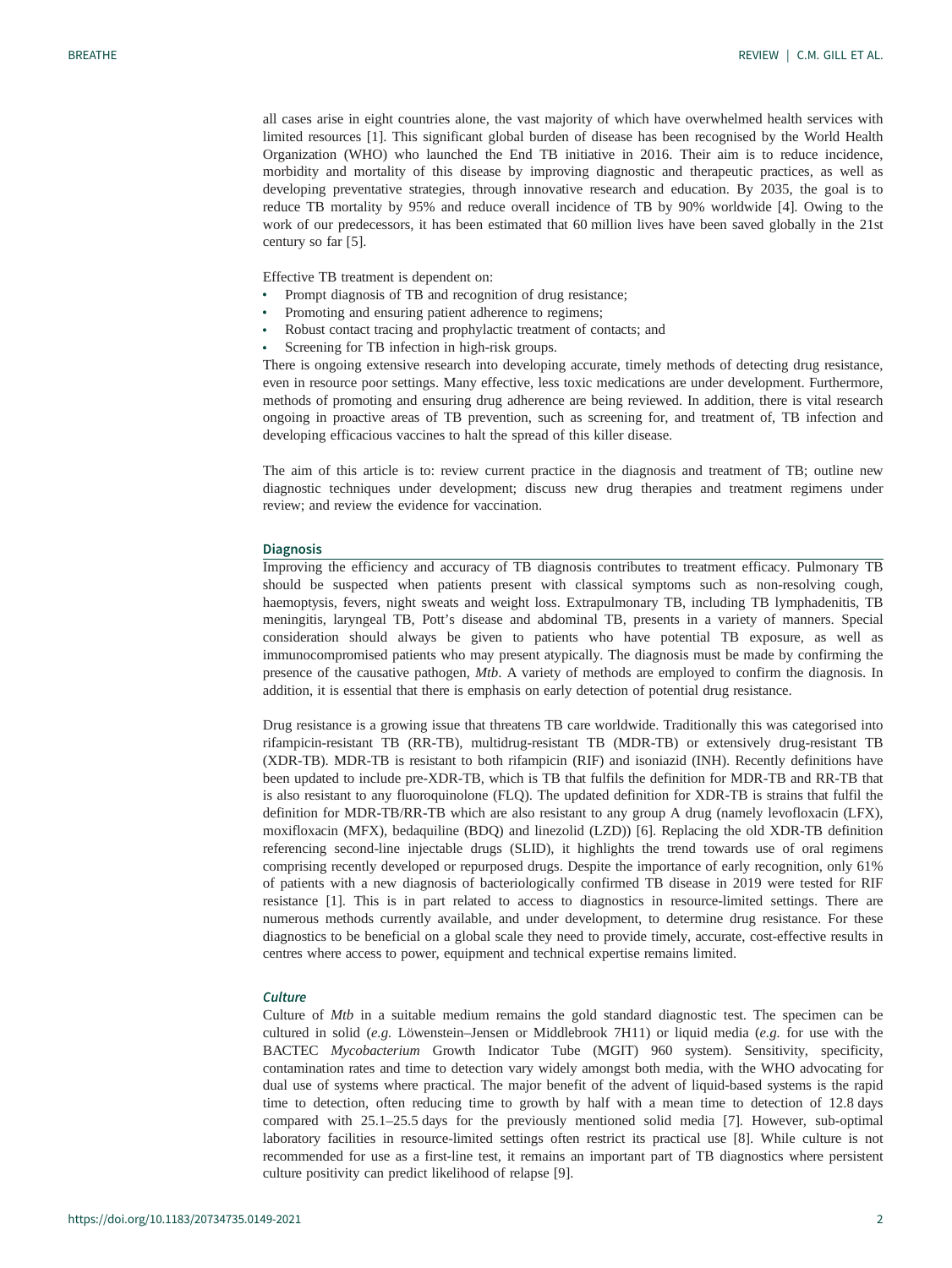## Direct microscopy

Direct microscopy is a fast and inexpensive method to identify acid-fast bacilli (AFB), the majority of which are mycobacteria [\[10\]](#page-11-0). Traditionally, Ziehl–Neelsen (ZN) stain was applied and the sample termed "smear positive" or "smear negative", depending on the presence or absence of AFB. Efficacy is operator dependent, resulting in a broad range of sensitivities and specificities reported in international studies, 25.3–81.6% and 83.4–99%, respectively [\[11](#page-11-0), [12\]](#page-11-0). It is even less sensitive in high-risk groups, such as patients with HIV, and children [[1](#page-11-0)]. Methods to improve efficacy include use of mercury vapour fluorescence and light-emitting diode (LED) microscopy, which have largely replaced traditional ZN staining [\[13](#page-11-0)]. Education and quality assurance for laboratory technicians is one of the most useful ways to ensure accurate diagnosis, as direct microscopy often remains the only method of diagnosis available in resource-limited settings [[14\]](#page-11-0). Similar to culture, direct microscopy remains an integral part of monitoring response to treatment, measuring infectiousness, and predicting likelihood of relapse in patients who are smear positive at diagnosis.

#### Molecular tests

Given the limitations of culture and direct microscopy, the WHO recommends a biomolecular test as the initial diagnostic test in a suspect patient [\[1](#page-11-0)]. Current molecular tests endorsed by WHO include: Xpert MTB/RIF and Xpert MTB/RIF Ultra assays (Cepheid, Sunnyvale, USA); loop-mediated isothermal amplification test (TB-LAMP; Eiken Chemical, Tokyo, Japan); Truenat MTB, MTB Plus and MTBRIF Dx tests (Molbio Diagnostics, Goa, India) and lateral flow urine lipoarabinomannan assay (LF-LAM; Alere Determine TB LAM Ag, Abbott, San Diego, USA).

The WHO currently recommends Xpert (MTB/RIF or MTB/RIF Ultra) or Truenat (MTB or MTB Plus) as the initial diagnostic test of choice in suspected pulmonary TB [[1](#page-11-0)]. They are cartridge based nucleic acid amplification tests (NAAT) that detect the presence of TB DNA, as well as common mutations associated with RIF resistance along the rpoB gene, within 2 h [[15\]](#page-11-0). The Xpert MTB/RIF and Xpert MTB/RIF Ultra assays are also endorsed by the WHO for diagnosing extrapulmonary TB and TB in children [\[1\]](#page-11-0). When compared with culture diagnosis, the Xpert assays have demonstrated 89% sensitivity and 99% specificity at diagnosing pulmonary TB in adults [\[16](#page-11-0)]. The Xpert MTB/RIF Ultra assay has a higher sensitivity but lower specificity than the Xpert MTB/RIF assay, owing to its inability to accurately differentiate between dormant and active TB DNA [\[17](#page-11-0), [18](#page-11-0)]. While recommended for use, it is important to remember these assays have reduced sensitivity in certain populations such as children and patients coinfected with HIV, as well as in extrapulmonary TB [\[16](#page-11-0), [19](#page-11-0)]. Moreover, this technology is expensive and requires laboratory facilities with continuous access to power. To overcome this obstacle in resource-limited settings, there are a number of smaller, battery-operated technologies in development. To date, the GeneXpert Omni (Omni; Cepheid) appears to be the most promising potential candidate for widespread use. In a real-world analysis, it has been shown to be a cost-effective method when used in peripheral healthcare settings [\[20](#page-11-0)]. It allows diagnosis to be at/near the point of care, and thus avoids further delays and costs associated with transporting samples to specialised centres.

As well as the Omni, Cepheid is also developing the Xpert MTB/XDR assay. It aims to also detect resistant to INH, FLQ, ethionamide (ETH) and SLID. Similar to other Xpert assays, it is a NAAT that detects 16 clinically relevant mutations associated with resistance in under 90 min [\[21](#page-11-0)]. When compared with phenotypic drug sensitivity testing (pDST), it has a 94% sensitivity and 100% specificity at detecting drug resistance [[21\]](#page-11-0). There are large scale multicentre clinical trials ongoing to establish its real-world efficacy as a follow-on test to current Xpert MTB/RIF and MTB/RIF Ultra assays, prior to consideration for WHO recommendation. This assay is of paramount importance as the early recognition of drug resistance is a prerequisite to shorter drug regimens, which will be discussed in further detail elsewhere in this review.

While most biomolecular tests are NAAT detecting the presence of Mtb DNA, the LF-LAM test detects a lipopolysaccharide present in mycobacterial cell walls. While not in use in most countries in the developed world, the LF-LAM assay has been recommended for use in HIV-coinfected patients. It is a urinary antigen test that is often employed in resource-limited settings, and is of particular benefit in cases where a sputum sample cannot be obtained. It has a 42% sensitivity in HIV patients with TB symptoms [\[22](#page-11-0)]. However, it cannot distinguish between mycobacterial species, and can cross react with other fungal diseases. As such, it is used as an initial test in peripheral primary care centres in areas of high TB endemicity only, to determine whether symptomatic patients with HIV should be referred for further confirmatory testing [[23\]](#page-11-0).

## Line probe assays

Another method of molecular detection of Mtb resistance is line probe assay (LPA). Genotype MTBDRplus and Genotype MTBDRsl (Hain LifeScience GmbH, Nehren, Germany) are used for the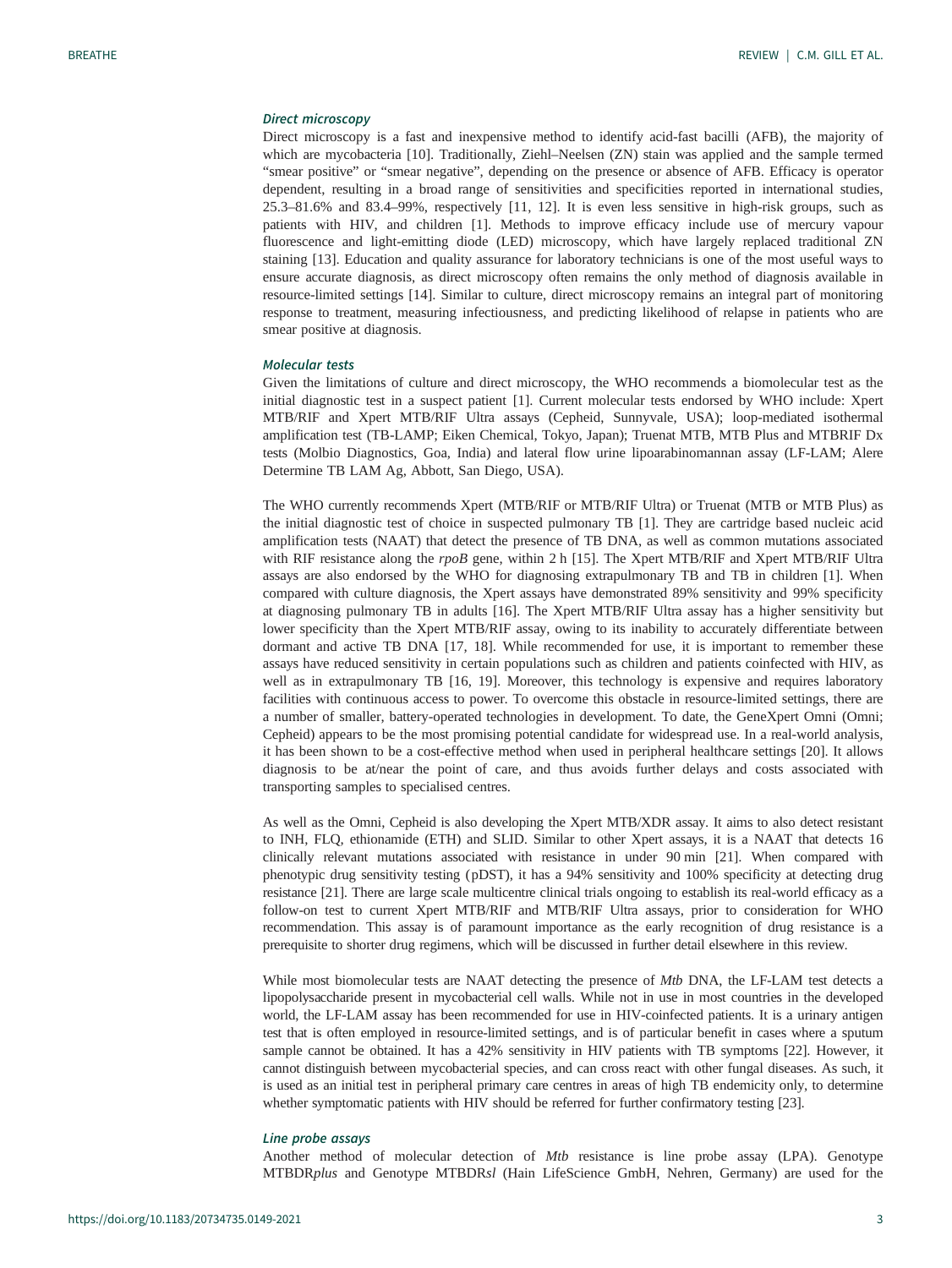detection of Mtb and its associated drug resistance. The WHO approved Genotype MTBDRplus employs a series of steps to detect Mtb and mutations in rpoB and katG, which confer RIF and INH resistance, respectively [\[24](#page-11-0)]. Additionally, it can detect the presence of *inhA* promoter genes that confer resistance to low dose INH, which are also typically associated with ETH and prothionamide resistance [\[25](#page-11-0)]. This in vitro test delivers results in  $\leq 6$  h [\[26](#page-11-0)]. When compared with traditional culture-based drug sensitivity, it is 78.5% sensitive and 100% specific at detecting RIF and INH resistance [[27\]](#page-12-0). The WHO endorsed Genotype MTBDRsl 2.0 assay can also detect resistance conferring mutations of FLO (ayrA and ayrB) and SLID (rrs and eis) [[28](#page-12-0)]. Reported sensitivity and specificity are 100% and 98.9% for FLQ, and 89.2% and 98.5% for SLID [[29\]](#page-12-0). Even more sensitive than NAAT at detecting FLQ resistance, this rapid test could allow for use of FLQ in patients that might otherwise have faced a lengthier regime that potentially required the interim use of SLID. However, these tests are not without limitations including low sensitivity for detecting ethambutol (ETM) and aminoglycoside resistance as demonstrated in a real-world analysis [\[30](#page-12-0)]. Similar in aim to the Xpert MTB/XDR assay, these LPAs provide prompt recognition of drug resistance, so patients can be started on the appropriate regimen and further drug resistance does not have an opportunity to develop while awaiting standard culture-based susceptibility results, nor are patients exposed to burdensome, longer drug regimens with higher potential for toxicity.

## Whole genome sequencing (WGS)

While NAAT and LPA tests are rapid, accessible diagnostics, their efficacy at detecting drug resistance is hindered by the inability to detect clinically relevant mutations outside the rifampicin resistance determining region (RRDR) of the rpoB gene [[31\]](#page-12-0). While 95% of resistant cases arise from mutations in this region, there have been a number of public health crises emerging from missed diagnosis of outbreaks that have arisen from mutations outside it [[32\]](#page-12-0). One such example is the I491F mutation that has been responsible for an outbreak of MDR-TB in Eswatini and remains a grave public health concern [[33\]](#page-12-0). Another limitation is the inability to differentiate silent mutations from those that hinder drug efficacy, thus delivering a higher rate of false positive resistance results [[34\]](#page-12-0). WGS provides a comprehensive review of the entire Mtb genotype with a 96% concordance for culture-based sensitivity testing [[35](#page-12-0)]. It provides genotypic sensitivity to most drugs required for treatment of MDR-TB [\[36](#page-12-0)]. While full clarification on clinical correlation between genotypic and phenotypic sensitivities remains to be shown, progress has been made in assigning probability of pDST based on genotypic results [\[37](#page-12-0)]. Utility was initially limited in low-income countries by cost and requirement for robust facilities and technical expertise [[38\]](#page-12-0). However, with ongoing technological advancements in the microfluidic approaches to TB diagnosis, WGS is likely to be available at point of care on a global basis [[39\]](#page-12-0). For some countries, it remains an important tool not only in case diagnosis, but in formulating public health policy by assisting in tracing TB contact cases in outbreaks [\[40](#page-12-0)]. In the future, with improved knowledge of the genomics involved in TB resistance, WGS is likely to prove revolutionary in tailoring TB treatment to each individual patient based on the particular genome identified by the Mtb strain they have contracted.

#### Culture-based drug sensitivity testing (DST)

As previously mentioned, the major advantage of liquid culture is rapidity of growth, which has led to more widespread use of liquid broth-based methods such as the MGIT. BACTEC MGIT 960 is a fully automated system that delivers results within 2 weeks [[41\]](#page-12-0). Culture-based DST remains the gold standard for determining drug resistance at present [\[1\]](#page-11-0). The two approaches currently in use are the critical concentration and minimum inhibitory concentration (MIC). Classically, critical concentration was defined as the lowest concentration of a drug that inhibits growth of 95% of Mtb strain present. Owing to ongoing research, these critical concentrations are regularly updated with a recent reduction in the critical concentration required to determine RIF resistance, allowing for greater concordance between genotypic and phenotypic sensitivity results [[42\]](#page-12-0). Alternatively, the MIC method is defined as the lowest concentration of a drug that results in complete inhibition of visual growth of the Mtb strain in vitro. Following extensive work completed by national reference laboratories, and international discussion and agreement, a new reference MIC protocol has been set and validated by European consortia [\[43](#page-12-0)].

## Computer aided detection for chest radiographs

Given the limitations, in terms of time, cost and infrastructure, to the above testing methods, it has become clear that there need to be affordable, accessible methods of screening available in high-burden areas to assist with risk stratification for allocating further testing. One such proposed method is the use of computer software to digitally interpret chest radiographs, and assign a score indicating the likelihood of TB. The most commonly studied software is CAD4TB, currently on version 6. When compared with NAAT, CAD4TB has been shown to have 90–100% sensitivity, and 23–45% specificity at detecting TB disease [[44\]](#page-12-0). It performs similarly to expert clinicians and radiologists, with similar pitfalls including disease obscured by musculoskeletal findings and differentiating old scarring from new disease. Its use is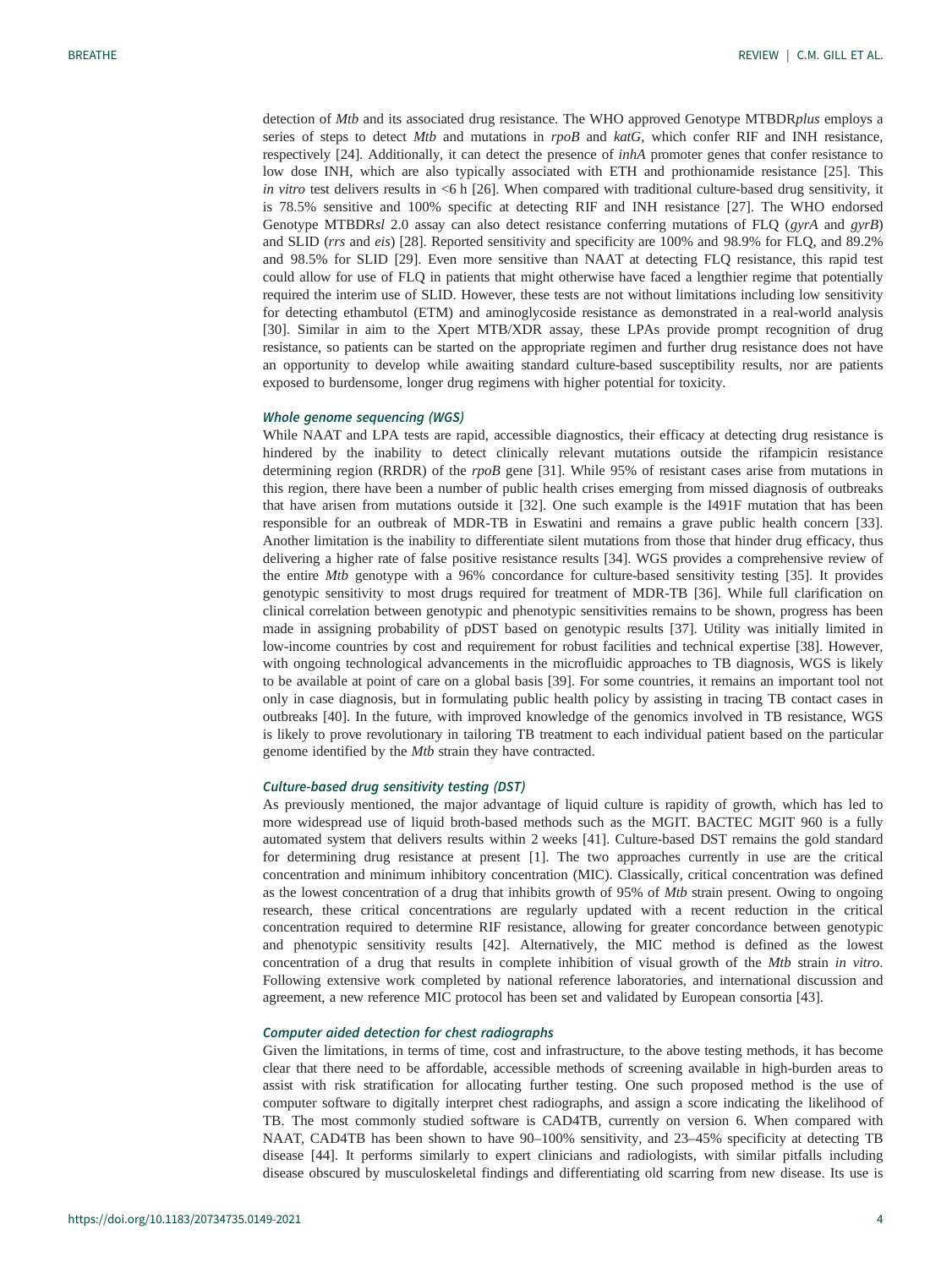intended for high-burden areas, that may lack readily accessible radiological expertise on site to interpret chest radiographs in a timely fashion [\[45](#page-12-0)]. It may assist peripheral health centres to determine which patients require further molecular testing.

## Serum biomarkers

Another potential method for triage testing is serum biomarkers. Devising an accurate biomarker that upholds sensitivity across different ethnicities, HIV status and site of TB has proven difficult. However, a nine protein biosignature has recently been discovered which appears to remain efficacious in all of these cohorts. Using fibrinogen, α<sub>2</sub>-macroglobulin, C-reactive protein, matrix metalloproteinase-9, transthyretin, complement factor H, interferon-γ, interferon-γ inducible protein-10 and tumour necrosis factor-α as a host biosignature demonstrated 92% sensitivity and 72% specificity for determining TB from other diseases [[46\]](#page-12-0). If available on a commercial level, this serum assay could rapidly and effectively determine which patients warranted further testing. It is important to note that most of these biomarkers are markers of inflammation, and as such are widely variable amongst patients and their differing metabolic and disease states. Evaluating serum biomarkers as predictors of response to treatment, potential for relapse and predictors of TB infection versus active disease will be discussed elsewhere.

#### **Treatment**

Alongside research into obtaining accurate and timely diagnostics, there is tremendous work ongoing in developing safe, efficacious, tolerable treatment regimens. The goals of treatment are not only to eradicate disease, but to prevent long-term morbidity arising from either the disease itself or as an adverse effect of the drugs in use. Successful treatment of drug-sensitive TB (DS-TB) has been reported in 85% of patients [\[1\]](#page-11-0). Efficacy in drug-resistant forms is lower at 57% and is likely multifactorial [\[1\]](#page-11-0). To reflect this, there has been a trend towards oral drug regimens, where possible, given research highlighting patient preference and cost-effectiveness of these drugs [\[47](#page-12-0)]. We need to deliver a regimen that will not only aid our global goal of TB eradication, but in a manner that reflects our patients' wishes, and in doing so, promotes their compliance.

#### Current treatment

The current medications approved for use in TB treatment, and their notable side-effects are summarised in table 1.

| <b>TABLE 1</b> Current medications in use for TB treatment and their notable side-effects |                                                                                                             |
|-------------------------------------------------------------------------------------------|-------------------------------------------------------------------------------------------------------------|
| <b>Drug</b>                                                                               | Notable side-effects                                                                                        |
| Rifampicin (RIF)                                                                          | Hepatotoxicity, nausea, dyspepsia, abdominal pain, rash,<br>CYP450 interactions                             |
| Isoniazid (INH)                                                                           | Hepatotoxicity, peripheral neuropathy <sup>#</sup> , optic neuritis, CYP450<br>interactions                 |
| Pyrazinamide (PZA)                                                                        | GI disturbance, hepatotoxicity, gout                                                                        |
| <b>Ethambutol (EMB)</b>                                                                   | Optic neuropathy                                                                                            |
| Levofloxacin (LFX)/Moxifloxacin (MFX)                                                     | QT prolongation, tendonitis, hypoglycaemia, psychiatric<br>disturbance                                      |
| Bedaquiline (BDQ)                                                                         | QT prolongation, CYP450 interactions                                                                        |
| Linezolid (LZD)                                                                           | Myelosuppression, dysglycaemia, peripheral neuropathy <sup>#</sup> , optic<br>neuropathy                    |
| Clofazimine (CFZ)                                                                         | Hepatotoxicity, GI disturbance, neurological disturbance, QT<br>prolongation, altered skin pigmentation     |
| Cycloserine (CYS)                                                                         | Psychiatric disturbance, peripheral neuropathy                                                              |
| Delamanid (DLM)                                                                           | QT prolongation, CYP450 interactions                                                                        |
| Aminoglycosides (AMK,CAP, STR)                                                            | Nephrotoxicity, ototoxicity                                                                                 |
| Ethionamide (ETH)/Prothionamide (Pro)                                                     | Psychiatric disturbance, peripheral neuropathy, hepatotoxicity,<br>hypothyroidism, dysglycaemia             |
| p-Aminosalicylic acid (PAS)                                                               | Hepatotoxicity, dysglycaemia, hypothyroidism                                                                |
| Amoxicillin-Clavulanate <sup>4</sup> with Meropenem or<br>Imipenem-Cilastatin             | Diarrhoea, candidiasis                                                                                      |
|                                                                                           | ": given with pyridoxine prophylaxis to ameliorate risk; ": beta-lactams must be given with Clavulanate for |

: beta-lactams must be given with Clavulanate for success in TB treatment; however, the only available preparations include Amoxicillin. Information from [\[50\]](#page-12-0).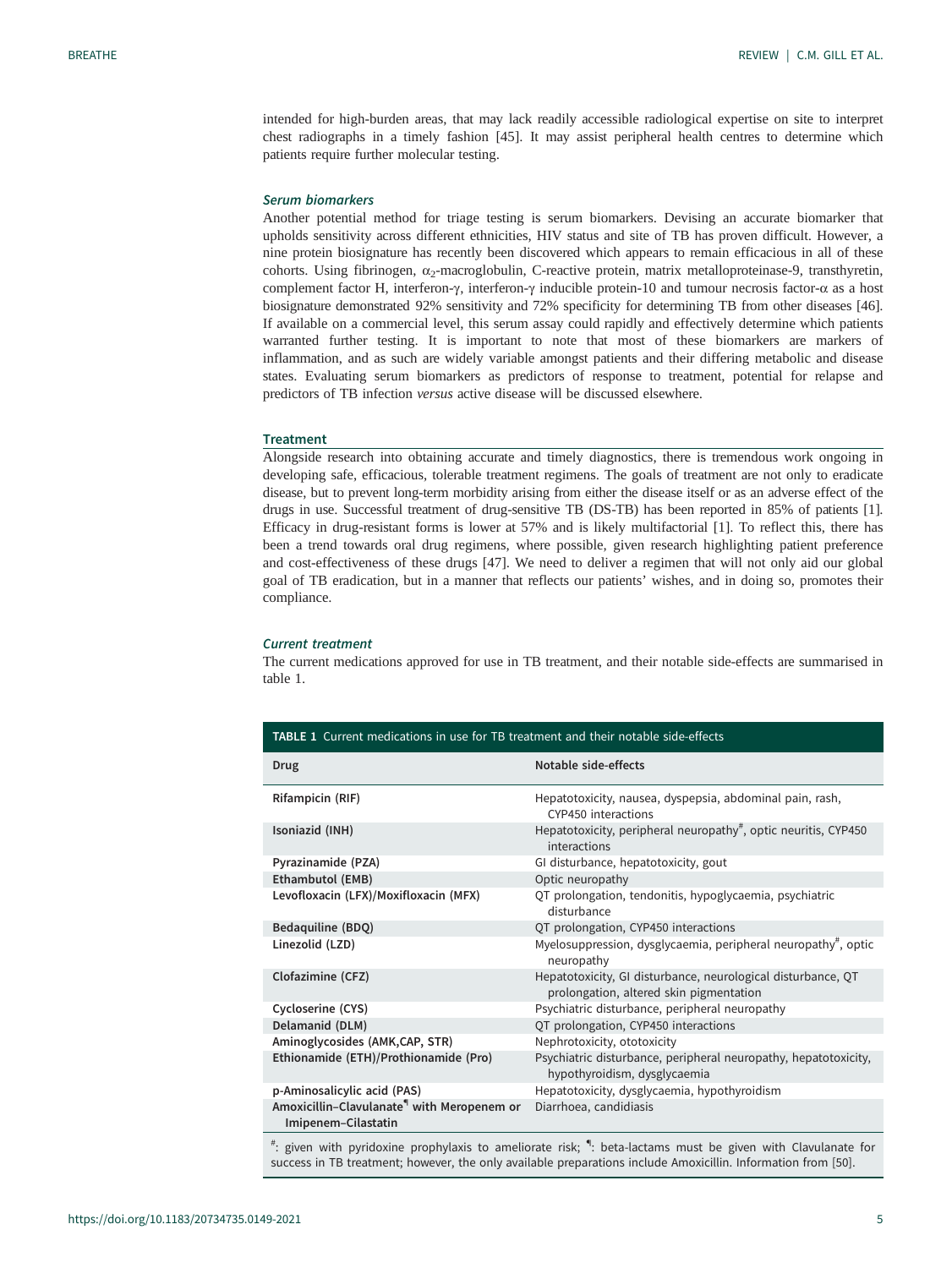|                         | TABLE 2 Current ATS/CDC/ERS/IDSA consolidated guidelines on treating drug-resistant TB                                                                                                |
|-------------------------|---------------------------------------------------------------------------------------------------------------------------------------------------------------------------------------|
| RR-TB                   |                                                                                                                                                                                       |
| As per MDR-TB           |                                                                                                                                                                                       |
| <b>INH-resistant TB</b> |                                                                                                                                                                                       |
|                         | RIF+PZA+ETM+FLQ for 6 months (can discontinue PZA after 2 months; FLQ only required in patients with<br>extensive disease, <i>i.e.</i> cavitary or bilateral infiltrates)             |
| MDR-TB                  |                                                                                                                                                                                       |
| First line              | Levofloxacin or Moxifloxacin with all 4 of: Bedaquiline + Linezolid + Clofazimine <sup>#</sup> + Cycloserine <sup>#</sup>                                                             |
| Second line             | Consider Delamanid <sup>42</sup> or Pyrazinamide <sup>43</sup> or Ethambutol <sup>41</sup> or Amikacin or Streptomycin <sup>45</sup>                                                  |
| Third line              | Consider ETH <sup>46</sup> or Prothionamide or Imipenem-Cilastatin/Clavulante or<br>Meropenem/Clavulanate <sup>44</sup> or p-Aminosalicylic Acid <sup>47</sup> or High Dose Isoniazid |
|                         | ATS: American Thoracic Society; CDC: US Centers For Disease Control And Prevention; ERS: European                                                                                     |

ATS: American Thoracic Society; CDC: US Centers For Disease Control And Prevention; ERS: European<br>Respiratory Society; IDSA: Infectious Diseases Society of America. <sup>#</sup>: in contrast, the WHO suggests only one of these drugs are required, comprising a 4-drug regimen (see text for full details); ": superscript numbers refer to the order in which the WHO suggests drugs be incorporated into regimes. Information from [\[50\]](#page-12-0).

DS-TB tends to follow a standard 6-month regime. This comprises an intensive phase with 2 months treatment consisting of RIF, INH, pyrazinamide (PZA) and ETM, followed by a continuation phase with 4 months treatment of RIF and INH [\[48](#page-12-0)]. If the isolate is susceptible to both RIF and INH, ETM can be stopped. The continuation phase should be extended to 7 months in the presence of: cavitation on the initial chest radiograph; persistent sputum growth at 2 months; or if PZA cannot be used due to monoresistance or drug side-effects. Consideration should also be given to extending this phase to 7 months in patients who are otherwise immunosuppressed, such as patients with HIV, diabetes mellitus, malignancy or medications associated with immunosuppression [\[48](#page-12-0)]. Unfavourable outcomes are most associated with high grade smear positivity (at least 3+) and dependent on the size of cavities, as well as extent of disease on chest radiographs [[49\]](#page-12-0).

Current treatment of drug-resistant TB is more complex and is summarised in table 2. Most notable is the longer duration of treatment involving combinations of drugs that are often poorly tolerated. There is also minor discordance between the two major international advisory bodies (the WHO and the joint ATS/ CDC/ERS/IDSA clinical practice guideline) concerning optimum drug selection and durations. While the WHO recommends only four drugs need to be used in the intensive phase of treatment, the ATS/CDC/ ERS/IDSA propose continuing to use five drugs in this phase. The ATS/CDC/ERS/IDSA have proposed this recommendation based on higher success rates in the five-drug group (93.9% versus 89.7%; adjusted odds ratio (aOR) 3.0 versus 1.2; risk difference 8% in both groups). Additionally, they suggest it is likely that one of the drugs may need to be withdrawn due to toxicity [[50\]](#page-12-0). However, given equivocal risk differences in both groups, the WHO maintain four drugs should be sufficient, providing susceptibilities are known and toxicity is unlikely. De-escalation to a continuation phase comprising three or four drugs is based on similar evidence. Traditionally, MDR-TB required treatment for a total duration of 15–21 months [\[50\]](#page-12-0). Alternatively, it does allow for a shorter 9–12 month all oral regimen for patients who have not previously had more than 1 month of treatment with second-line medications, and in whom FLQ resistance has been ruled out. Additionally, patients should not have extensive disease [\[51](#page-12-0)]. This shorter regimen involves 4 months of six drugs (FLQ, clofazimine (CFZ), ETH, PZA, INH (high dose)), followed by 5 months of FLQ, CFZ, ETH and PZA. BDQ is used concurrently for the first 6 months of this regimen. This conditional recommendation of low certainty evidence was proposed owing to improved success and adherence rates, when compared with shorter regimens containing injectable agents (aOR 1.9 (95% CI 1.6–2.4)) [[52\]](#page-12-0). (Note, INH is used regardless of susceptibility status).

At present, the WHO recommends treatment for RR-TB in line with MDR-TB.

Pre-XDR- and XDR-TB are more difficult to treat, owing to varying patterns of drug resistance and advice should always be sought from national and international expert TB consortia prior to commencing treatment.

#### New treatment: drugs

At present, there are 16 new drugs in phase I or II clinical trials, and 22 other drugs in discovery or preclinical phases of development, as outlined in [figure 1.](#page-6-0) Of those drugs undergoing clinical trial, there are 11 drugs of new chemical classes. Of the remaining drugs, TBAJ-587 and TBAJ-876 are diarylquinolines, similar to BDQ, while delpazolid, sutezolid and TBI-223 are oxazolidinones, similar to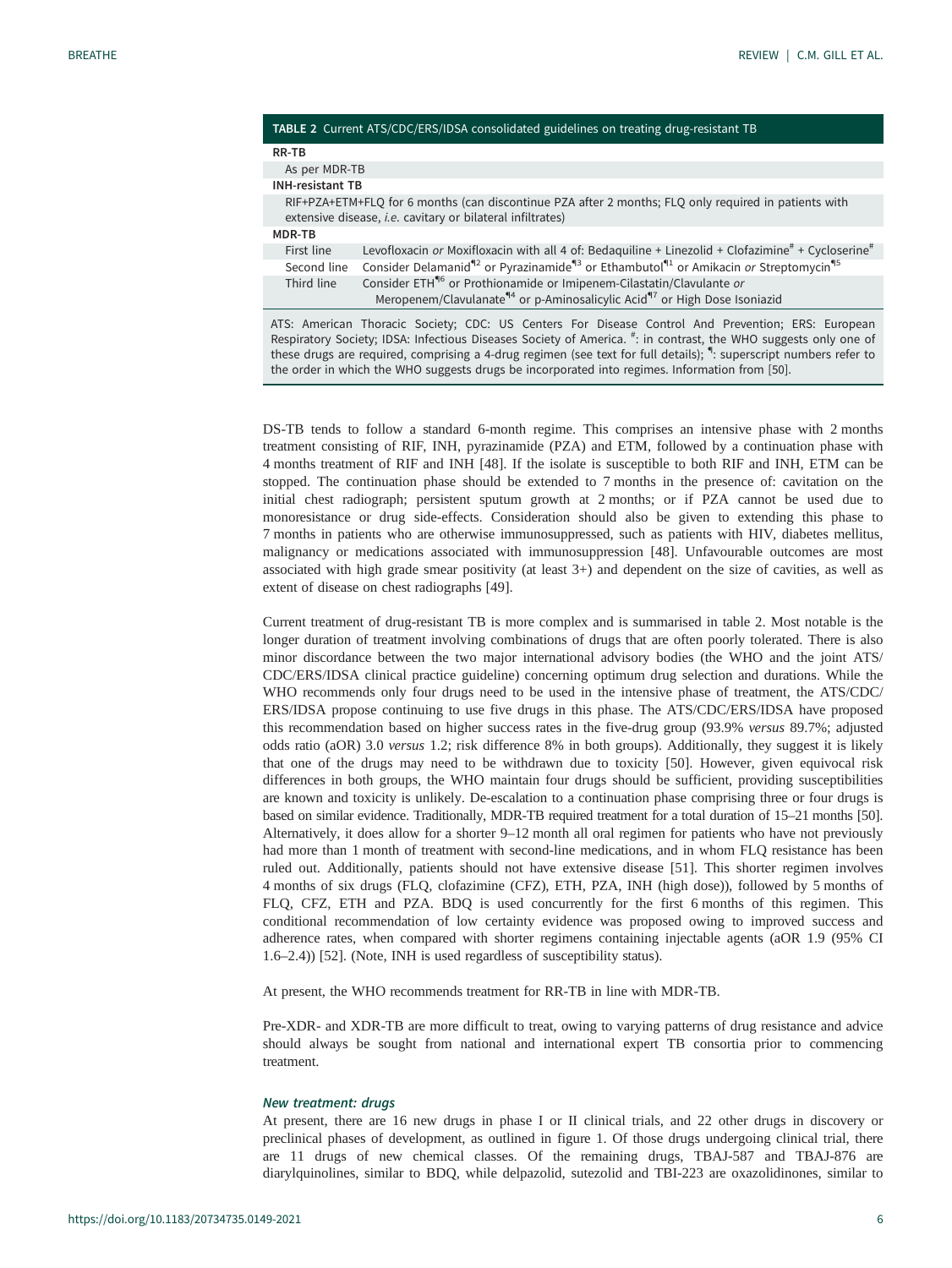<span id="page-6-0"></span>

FIGURE 1 New anti-tuberculous drugs currently in development. Data from [[104](#page-14-0)].

LZD and cycloserine. At the time of publication, no new drugs have reached phase III trials or been approved for market regulation since the approval of pretomanid (Pa) in 2019. A promising candidate from a new drug class is telacebec. It induces bacterial cell death by inhibiting the mycobacterial cytochrome bc1 complex responsible for ATP synthesis. A proof-of-concept trial has shown increased rates of sputum clearance, with comparable levels of adverse events to currently approved drugs. If results from ongoing clinical trials continue to reflect this, it is likely to be approved as a third new modern drug class with anti-tuberculous activity [[53\]](#page-13-0). This would be an important achievement as many of the other drugs in development are classified similarly to existing drugs, and as such their use in additive or substitutive places for their relative counterparts will be precluded due to concerns regarding toxicity or resistance. It is also interesting to note that these drugs in development are largely oral preparations, owing to patient preference and thus potential for greater adherence and cure.

## New treatment: routes of delivery

While not a novel idea, interest in inhalation routes has been re-ignited. Numerous methods of drug delivery have been shown to be effective in animals, and additional advantages include reduced dosage and systemic toxicity. However, it would likely have no benefit on extrathoracic disease, nor would it be likely to achieve adequate therapeutic serum concentrations. Similar to the use of nebulised aminoglycosides in non-Mycobacterium tuberculosis, the potential for inhalational therapies to augment TB therapy likely lies as an adjunctive therapy to oral or injectable drug regimens. To date, there has been no data published from similar trials investigating its efficacy in sputum clearance from Mtb disease.

#### New treatment: regimes

In a disease that has the potential to affect one quarter of the world's population, it is astounding that no advances have been made in progressing the regimen for DS-TB since the mid-20th century. At present, international consensus guidelines continue to endorse standard 6-month regimes for the majority of cases of DS-TB, with varying longer regimens requiring expert opinion for drug-resistant cases. However, much research is being done into assessing shorter regimens with the aim of improving patient adherence and reducing risk of relapse and evolution of drug resistance, as seen in [table 3](#page-7-0). 1) DS-TB

- A shorter 4-month regimen of rifapentine (RFP) in combination with MFX has recently been shown to be non-inferior to the current standard 6-month regimen, as determined by negative smear or culture at 12 months, with no increase in major adverse events [\[54](#page-13-0)].
- The SimpliciTB group have evaluated a 4-month regimen comprising BDQ, Pa, MFX and PZA, in place of the standard 6-month regimen. While it has been said that no drug should ever be kept in reserve, it is unlikely that this regimen will be recommended as first-line therapy for DS-TB, given the need to preserve efficacious drug options for resistant cases [\[55](#page-13-0), [56](#page-13-0)].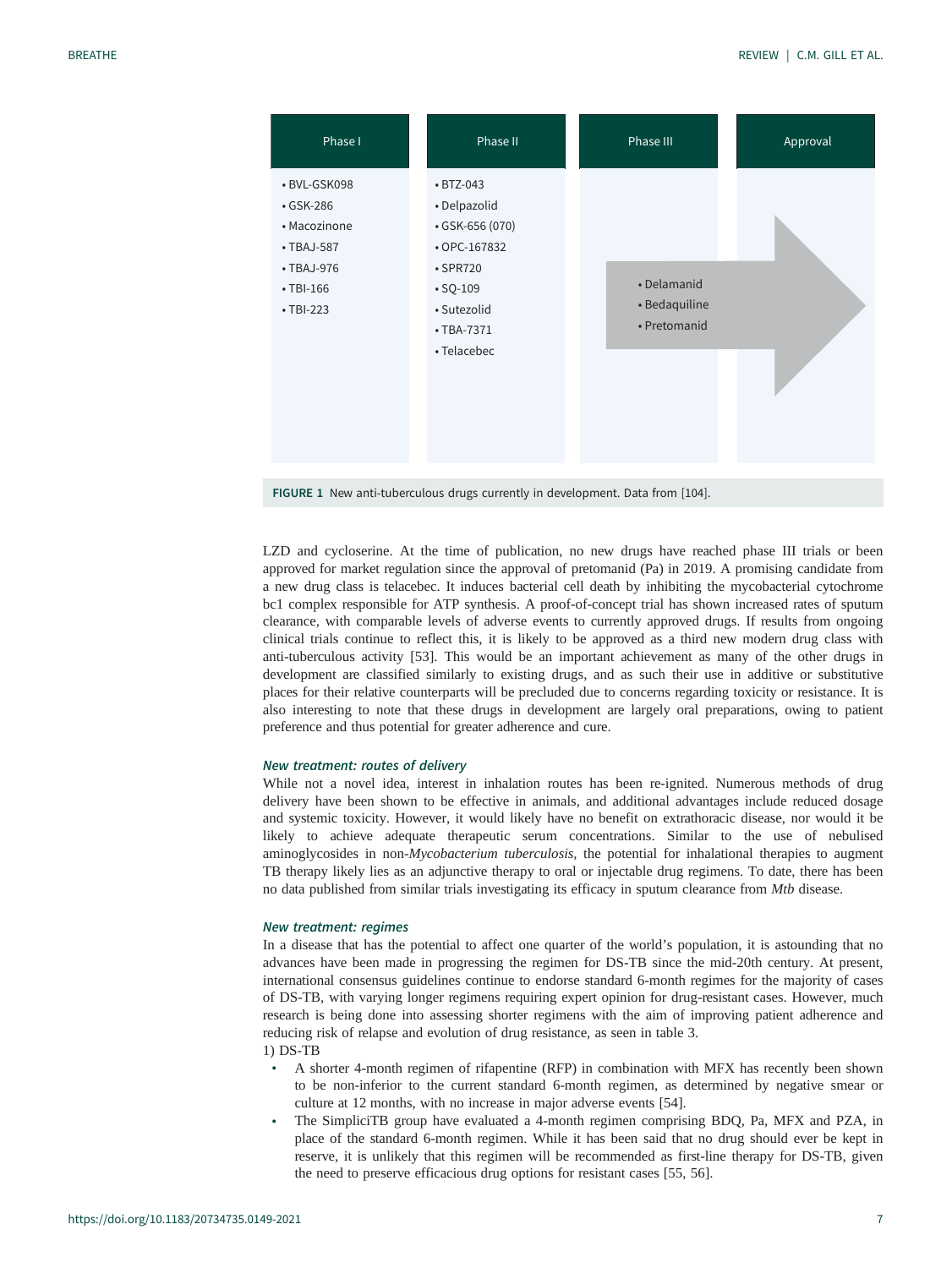<span id="page-7-0"></span>

|                     | TABLE 3 New drug regimens under evaluation        |                                                                                 |                                 |              |
|---------------------|---------------------------------------------------|---------------------------------------------------------------------------------|---------------------------------|--------------|
| Trial               | <b>Drugs</b>                                      | Purpose                                                                         | <b>Status</b>                   | Trial $ID^#$ |
| <b>ReDEFINe</b>     | RIF (HD)                                          | Assess high-dose RIF on treatment<br>outcomes and duration in TB<br>meningitis  | Phase II                        | NCT02169882  |
| <b>TB-PRACTECAL</b> | BDQ, Pa, LZD, MFX,<br><b>CFZ</b>                  | Assess 6 months of regimen for<br>MDR-TB                                        | Phase III<br>(data<br>Analysis) | NCT02589782  |
| Stream stage<br>2   | CFZ, ETM, MFX, PZA,<br>INH, Kan, Pro,<br>BDQ, LFX | Varying combinations at differing<br>durations for RR-TB and MDR-TB             | Phase III                       | NCT02409290  |
| SimpliciTB          | BDQ, Pa, MFX, PZA                                 | 4 months for DS-TB<br>6 months for MDR-TB                                       | Phase III                       | NCT03338621  |
| Truncate-TB         | BDQ, RFP, LZD, MFX                                | 2 months for DS TB                                                              | Phase III                       | NCT03474198  |
| TBTC study 31       | RFP, INH, ETM, PZA,<br><b>MFX</b>                 | Evaluate 4 months treatment for<br>DS-TB                                        | Phase III                       | NCT02410772  |
| endTB               | BDQ, DLM, LZD,<br>MFX, PZA, LFX,<br><b>CFZ</b>    | 47 weeks treatment with<br>combinations of 5 drugs for<br>MDR-TR                | Phase III                       | NCT02754765  |
| <b>RIFASHORT</b>    | RIF (HD)                                          | Evaluate 4 months of RIF (HD)                                                   | Phase III                       | NCT02581527  |
| <b>NEXT trial</b>   | LZD, BDQ, PZA, ETH<br>or INH (HD)                 | Evaluate efficacy of ETH or INH (HD)<br>with 6-9 months treatment for<br>MDR-TB | Phase III<br>(data<br>Analysis) | NCT02454205  |
| <b>ZeNix</b>        | Pa, LZD, BDQ, Pl                                  | Evaluate 26 weeks treatment                                                     | Phase III                       | NCT03086486  |
| <b>DELIBERATE</b>   | BDO, DLM                                          | Evaluate safety in MDR-TB                                                       | Phase III                       | NCT02583048  |
| <b>BEAT TB</b>      | BDQ, DLM, LZD, LFX,<br><b>CFZ</b>                 | Evaluate safety and efficacy of<br>6 months treatment for RR-TB                 | Phase III                       | NCT04062201  |

HD: high dose; RIF: rifampicin; INH: isoniazid; RFP: rifapentine; ETM: ethambutol; PZA: pyrazinamide; MFX: moxifloxacin; LFX: levofloxacin; LZD: linezolid; ETH: ethionamide; BDQ: bedaquiline; DLM: delamanid; Pa: pretomanid; CFZ: clofazamine; Kan: kanamycin; Pro: prothionamide; Pl: Placebo. #: [ClinicalTrials.gov](https://clinicaltrials.gov/) identifier. Information from [[1,](#page-11-0) [104\]](#page-14-0).

- Shorter again with a 2-month regime, the TRUNCATE-TB trial is at recruitment phase. This multi-armed approach will assess combinations of 4–5 currently approved oral anti-tuberculous medications given daily for 8 weeks, with the potential to extend to 12 weeks [[57\]](#page-13-0).
- The RIFASHORT and ReDEFINe studies are evaluating the risk–benefit ratio of higher doses of RIF in DS-TB [\[58](#page-13-0), [59\]](#page-13-0). The evidence base for these ongoing trials has been provided by the HIRIF trial which found an increased rate of sputum clearance, with no associated increase in toxicity, in patients on higher doses of RIF than currently recommended by the WHO [[60\]](#page-13-0).
- 2) Drug-resistant TB

a) RR-TB

- The current recommendations for RR-TB have been considered contentious for quite some time. These longer regimens likely expose patients with mono-resistance to unnecessarily long and toxic drug regimens, and also exclude the benefits of INH therapy [\[61](#page-13-0)]. BEAT TB is at the enrolment stage assessing the efficacy of 6 months of BDQ, LZD, delamanid (DLM), LFX and CFZ in comparison to current practices in South Africa [[62\]](#page-13-0).
- The updated STREAM2 study is evaluating a shorter regimen for RR-TB and MDR-TB in a simultaneous multi-armed approach. Their four regimens are based on: current WHO practice; the Bangladesh regime; a 40-week all oral regimen; and a 28-week oral regimen after an 8 week intense regime that also involves INH and kanamycin (Kan) [[63, 64\]](#page-13-0). b) MDR-TB
- Results from the NEXT trial completed in December 2020 are awaited. This group compared 6–9 months of LZD, BDQ, LFX, PZA and ETH or INH (high dose) to current standards of care [[65\]](#page-13-0).
- TB-PRACTECAL stopped early due to superior outcomes in the intervention arm, consisting of a 6-month regimen of BDQ, Pa, LZD and MFX. Full results are awaited [[66, 67\]](#page-13-0).
- SimpliciTB are also evaluating a regimen for RR-TB/MDR-TB consisting of the same drugs as the DS-TB protocol (BDQ, PZA, MFX, Pa) but for 6 months [[56\]](#page-13-0).
- DELIBERATE are completing a phase II safety trial reviewing the safety and pharmacokinetics of combined BDQ and DLM therapy. Given the updated consensus guidelines, these drugs will often be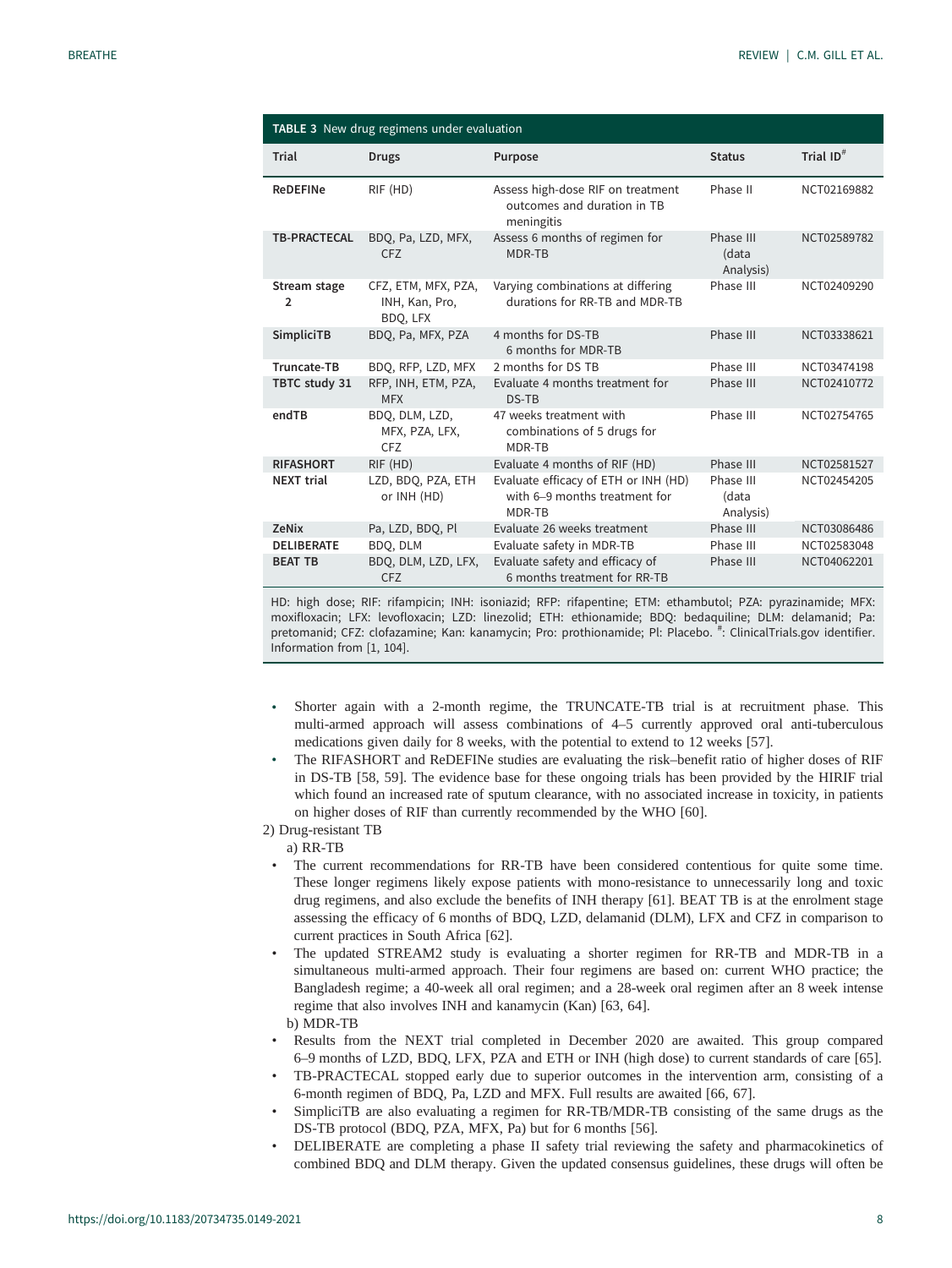given together and it is essential we have an evidence base for potential harms that may arise throughout the course of treatment [\[68](#page-13-0)].

- endTB, run by Médecins Sans Frontières, are evaluating a multi-armed approach combining varying combinations of an all oral regimen for 39 weeks. Similar to the STREAM2 study, this is the only other multi-armed trial reviewing multiple combinations of novel drugs simultaneously [[69\]](#page-13-0). c) XDR-TB
- The ZeNix trial is the only trial, at present, that is reviewing treatment regimens for patients with pre-XDR- or XDR-TB. Using BDQ, Pa and either LZD (BPaL) or placebo for a total duration of 26 weeks, their aim is to assess rates of sputum conversion. This trial is also one of the few to follow patients for a significant period post-treatment, and patients with be reviewed for 78 weeks following the end of treatment [\[70](#page-13-0)]. Data from its predecessor the Nix-TB trial has shown 88% favourable outcomes at 24 months following treatment in patients with either MDR- or XDR-TB [\[71](#page-13-0)]. This BPaL regime can currently be used under operational research conditions in patients with MDR-TB, in accordance with WHO guidance [\[51](#page-12-0)].

While many of these trials demonstrate promise for an improved approach to TB treatment, it is essential that we see long-term data on their efficacy and relapse rates prior to implementing them on a global scale. The fear is that these patients may have excellent short-term results, but disease recurs soon after with the added potential for drug resistance to develop.

#### New treatment: adjuncts

In addition to shorter regimens, with new or re-purposed drugs, there is research into methods of modifying the host immune response to improve treatment outcomes and prevent permanent morbidity from TB disease. As previously discussed, upon infection with Mtb the host can either suppress bacillary replication into a latent state, or the host is overwhelmed and active disease develops [[72\]](#page-13-0). Both deficient and hyperinflammatory states have been associated with TB disease morbidity and mortality, suggesting that tailoring a balanced immune response is of paramount importance to survival [[73\]](#page-13-0). With evolving knowledge of the pathways and subcellular responses involved, new therapeutic targets are being developed to assist with bacillary quiescence in the so called "host directed therapy" approach [[74\]](#page-13-0). Numerous drug targets have been suggested, largely centred on modulating macrophage activity [[75\]](#page-13-0). Proposed adjunctive therapies include vitamin D, everolimus, auranofin and CC-11050, a novel anti-inflammatory compound. Preliminary results from trial data suggest none of these compounds improve rates of sputum conversion; however, patients in receipt of CC-11050 or everolimus had increased recovery of  $FEV<sub>1</sub>$  (forced expiratory volume in 1 s) post-treatment, perhaps solidifying the role of a balanced immune response to infection [[76\]](#page-13-0).

## New treatment: the future

Going forward, with a combination of new drugs, altered durations and more effective testing of response to treatment, it is likely that each patient will have a tailored approach to TB treatment [\[49](#page-12-0)]. With studies like PredictTB, aiming to determine biomarkers and radiographic appearances that predict response and likelihood of relapse, we will be able to devise a drug combination and duration with greater specificity for each patient [\[77](#page-13-0)]. Similar technology may even assist with developing even more efficacious drugs in early-stage clinical trials [[78\]](#page-13-0). Additionally, it is essential that any new drug or technology developed is affordable and available to all institutions, most importantly hospitals in low-resource environments, where the majority of the global TB burden persists.

## Adherence

Despite ongoing research, treatment for DS-TB has remained unchanged for decades. This highly effective regimen is often poorly tolerated by patients, and "drug holidays" are frequent during treatment. This, of course, increases the likelihood of relapse and evolution of drug resistance. Moreover, patients with resistant TB have to endure longer regimens with their own associated side-effects. While awaiting the development and approval of less toxic regimens, there are a number of measures we can take to ameliorate adverse effects of treatment and promote patient adherence. It has been shown that comprehensive patient-centred approaches, involving nutritional, financial and psychological support, have higher rates of completion. In addition, patients with increased contact with healthcare workers tended to have lower drop-out rates during treatment [[79](#page-13-0)]. The evidence base for this is provided by systematic reviews of mostly observational case studies and case cohorts, and as such randomised research in this area is required to determine a formal link.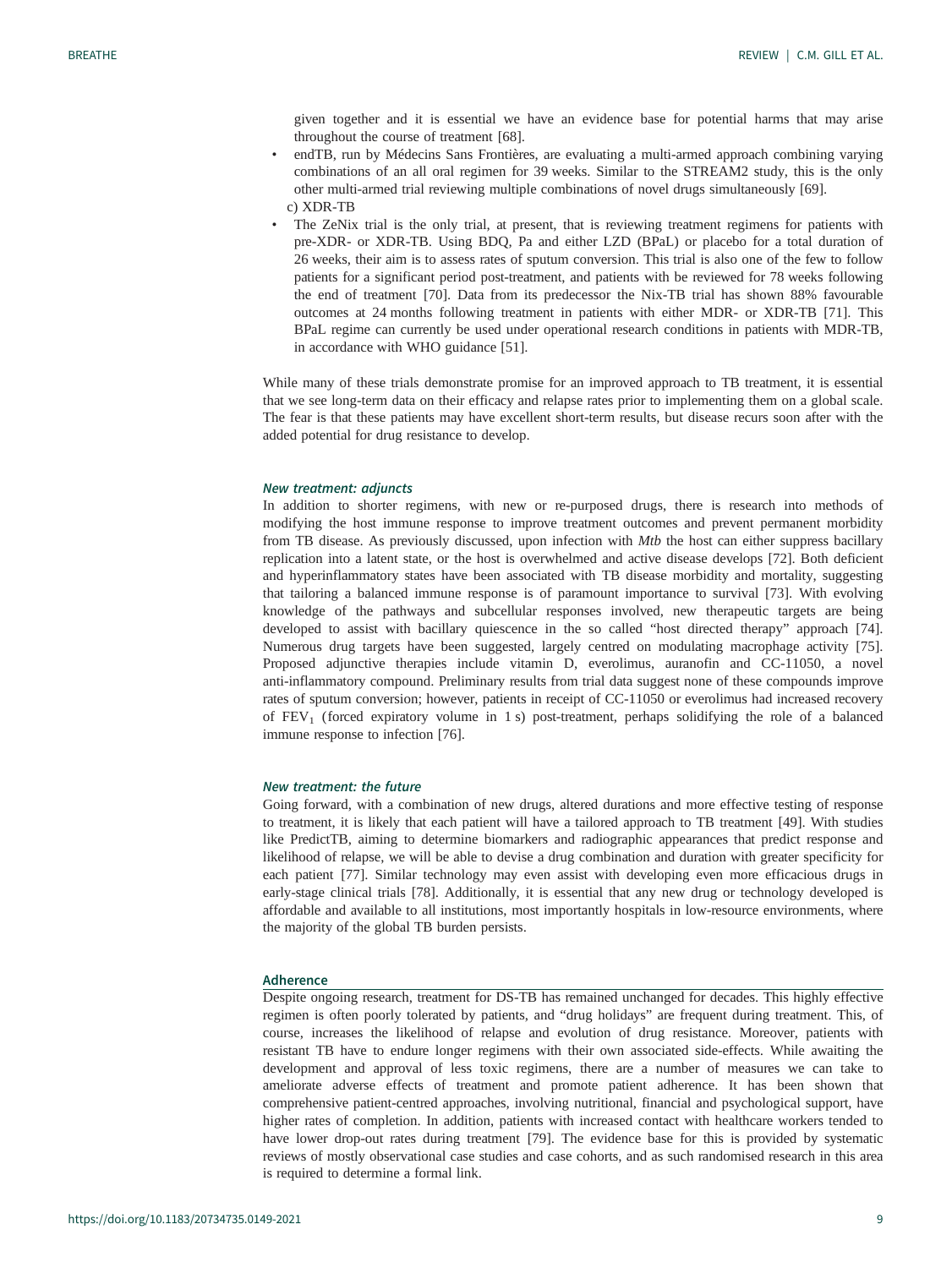## Directly observed therapy

Directly observed therapy (DOT) has been a standard of care in TB treatment for several years. The premise is that patients are more likely to comply if medication ingestion is witnessed multiple times per week. Current recommendations are that it should be implemented in MDR- or XDR-TB cases, or for patients with complex or vulnerable care needs, such as homelessness, comorbid psychiatric illness or addiction [[80](#page-13-0)]. There have been conflicting results from systematic reviews on the efficacy of DOT [[81, 82\]](#page-14-0). What is known, is that community-based DOT appears to be the most effective strategy, as it is less disruptive for patients and thus their adherence is more likely to be maintained [\[83\]](#page-14-0). In recent years, attention has switched towards the use of smartphone technology. Video observed therapy (VOT) has been suggested as an even less disruptive form of monitoring adherence [[84\]](#page-14-0). Patients can either upload videos of medication ingestion to a secure platform to be watched at a later date, or it can be taken while on a live feed with their healthcare team. VOT has been shown to have a higher uptake rate and patient preference rating [[85](#page-14-0)]. While plausible that this will improve adherence, and thus relapse should be less likely, this study was not sufficiently powered to assess this, nor did it follow up on relapse rates at an appropriate interval. A real-world efficacy and cost-effectiveness study is ongoing in a tertiary hospital in Ireland at present [\[86](#page-14-0)].

#### **Prophylaxis**

Undoubtedly, a burden of TB infection will persist for years to come. However, we have a chance to prevent many of these patients from progressing to active disease. Screening for TB infection in groups at high risk of progressing to TB disease remains a cost-effective and essential component to the global initiative. Screening via either of the endorsed interferon-<sup>γ</sup> release assays (QuantiFERON-TB Gold In-Tube and T-SPOT.TB) or traditional tuberculin skin testing is recommended in certain populations. The WHO has advised that clinical judgement is paramount in interpreting these tests, and cautions that a higher rate of false negatives occurs in the most vulnerable populations [[87\]](#page-14-0). Another essential component of the sustainable development goals is robust public health policy to assist in contact tracing of index cases and early treatment of contacts. In addition, prior to any prophylactic treatment being commenced, it is essential that due caution is taken to rule out the presence of active TB disease.

Currently the WHO advocates for treatment with 4 months of RIF or 6–9 months of INH in cases where the index case is known to be drug sensitive [[87\]](#page-14-0). A 3-month combination of RIF and INH is also approved, although rarely used due to potential toxicity. Additionally, weekly INH and RFP for 3 months has been shown to demonstrate equal efficacy and toxicity in comparison to 6 months of INH therapy, while higher levels of adherence were noted in the INH/RFP arm [[88\]](#page-14-0). Moreover, a 1-month regimen of RFP/INH therapy was non-inferior to 9 months INH monotherapy in preventing TB in HIV-infected patients [[89\]](#page-14-0). However, this regimen has yet to be endorsed by major international consortia.

The recommendations for TB contacts of DS-TB cases who demonstrate evidence of TB infection are as per those above. For contacts of MDR-TB cases, the current recommendation is for 6–12 months treatment with a FLQ with or without a second drug. If a FLQ cannot be used due to resistance in the index case, treatment with ETM and PZA is to be considered [\[87](#page-14-0)]. Regardless of the regimen in use, it is vital that strict adherence is maintained to ensure efficacy and prevent resistance.

At present, the decision to treat is based on the potential for progression to active disease based on similar case profiles. Going forward, we could vastly improve the cost efficacy of this intervention by being able to determine exactly which patients were going to progress to active TB disease or not. It had been hoped the answer would lie in serum transcriptional biomarkers and host response-based gene signatures [[90, 91\]](#page-14-0). Recently, a four-protein biomarker panel has shown 67.3% sensitivity and 96.3% specificity at determining active from latent TB [\[92\]](#page-14-0). This subclinical phase of TB disease can be difficult to interpret due to its lower inflammatory profile and person specific confounding factors that influence our immune response. Recent results from transcriptomic studies have been disappointing overall, but may potentially suggest a role for these panels in symptomatic patients with known TB infection and their risk of progression to TB disease in an imminent 6-month period [[93\]](#page-14-0).

## Vaccination

Given the current prevalence of TB infection, with the associated lifetime risk of progressing to active disease, it is paramount that we protect future generations from this burden by halting transmission entirely. With greater understanding of the cellular processes involved in *Mtb* susceptibility and pathogenesis, scientists have been able to identify various potential targets with a role in vaccination. Central to this is the cellular immune response, with a need to upregulate T-helper cell (Th)1, and downregulate Th2 and regulatory T-cell responses [\[94](#page-14-0)]. It appears that Mtb has also recognised the need to adapt to this hypo-inflammatory phenotype with more modern strains displaying shorter latency and higher virulence than previously seen [\[95](#page-14-0)].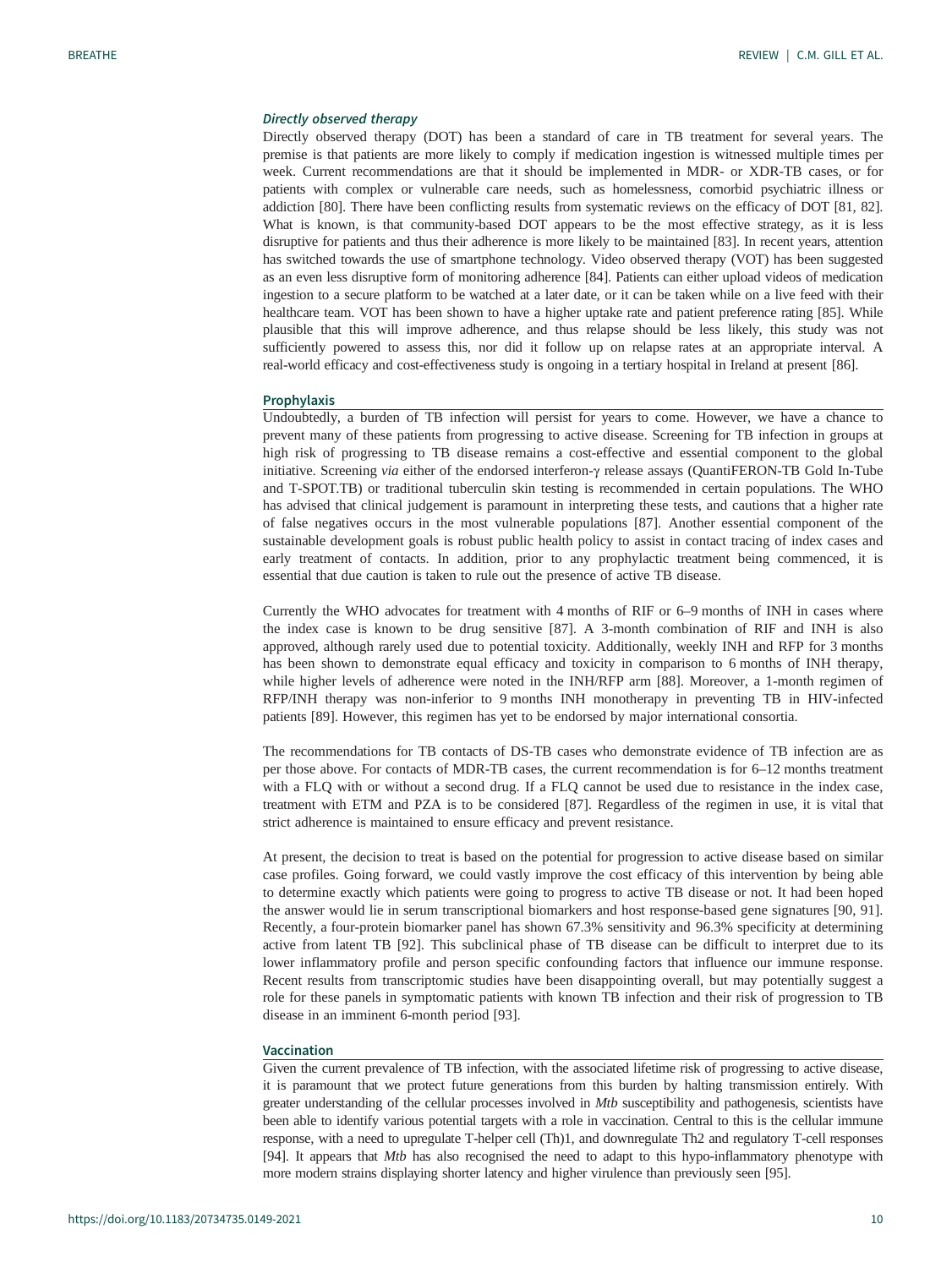## Self- evaluation questions

- 1. What proportion of the world's population are estimated to have TB infection (i.e. demonstrate immunological evidence of prior TB exposure)?
	- a) 5%
	- b) 10%
	- c) 25%
	- d) 50%
- 2. Which of the following is a WHO recommended first-line test in the diagnosis of TB disease? a) Culture
	- b) Biomolecular test (e.g. Xpert MTB/RIF or Truenat MTB)
	- c) Line probe assay (e.g. Genotype MTBDRplus)
	- d) Serum interferon-γ release assay
- 3. Pre-XDR-TB is defined as TB that is resistant to rifampicin, isoniazid and what other drug(s)?
	- a) Linezolid
	- b) Second-line injectable drugs (e.g. amikacin)
	- c) Fluoroquinolones (e.g. moxifloxacin)
	- d) Bedaquiline
- 4. Which of the following regimens are not currently recommended by the WHO for preventive treatment of TB disease (i.e. treatment of TB infection)?
- a) Rifampicin (10 mg·kg<sup>-1</sup> up to 600 mg maximum) daily for 4 months
- b) Isoniazid (5 mg·kg<sup>-1</sup> up to 300 mg maximum) daily for 6–9 months
- c) Rifampicin (10 mg·kg<sup>-1</sup> up to 600 mg maximum) and Isoniazid (5 mg·kg<sup>-1</sup> up to 300 mg maximum) daily for 3 months
- d) Rifapentine (900 mg if weight >50 kg, adjusted if less) and Isoniazid (15 mg·kg−<sup>1</sup> up to 900 mg maximum) weekly for 1 month

The only worldwide approved vaccine against TB remains bacillus Calmette–Guérin (BCG), effectively reducing the risk of severe childhood disease from TB, with an 85% reduction in TB meningitis and miliary TB in those <10 years of age [[96\]](#page-14-0). It has also been noted that infants innoculated with BCG have increased survival and lower rates of other childhood infections. This observation is likely secondary to BCG's ability to prime innate immunity through epigenetic modification of innate immune cells [[97\]](#page-14-0).

Vaccination can be categorised into preventive pre-exposure, preventive post-exposure or therapeutic [[98\]](#page-14-0). Vaccines can alternatively be classified according to their biochemical forms: live attenuated, inactivated, protein subunit or recombinant [\[99](#page-14-0)]. With each of these forms, the aim is to target various cells or subcellular components of TB pathogenesis.

MTBVAC, a pre-exposure live attenuated vaccine, has shown promising results from preclinical trials with a higher protection against TB than BCG [[100](#page-14-0)]. This live vaccine is based on a genetically modified mutant Mtb strain containing deletions in transcription factors important for Mtb growth in macrophages and subsequent virulence.

VPM1002, another live recombinant BCG vaccine, is undergoing phase III studies at present to evaluate its efficacy at not only preventing infection, but in preventing active disease in those already affected [\[101\]](#page-14-0). This vaccine can modify T-cell immune response and enhance Th1 immunity, important in TB disease pathogenesis.

Another promising post-exposure candidate is M72/AS01E, a subunit vaccine, that prevents pulmonary TB in adults already infected with Mtb in 54% of patients, and thus could be a potentially life-saving intervention for one quarter of the world's population [[102](#page-14-0)]. Also known as Mtb72F this vaccine comprises two immunogenic proteins that promote T-cell proliferation and interferon-γ release [\[103\]](#page-14-0).

Further randomised control trials are warranted in a timely manner if the END TB strategy is to be achieved.

## Conclusion

The future is bright for TB treatment. Never before has there been such a global effort to develop new technologies and treatment for TB patients. Combining these advancements, it is possible that we will base each patient's treatment on their own protein biosignatures in conjunction with the genomic expression of mutations in the Mtb strain they have been affected with. If we are to achieve our goal of global eradication of TB, it is essential that we continue to collaborate and share our expertise on an international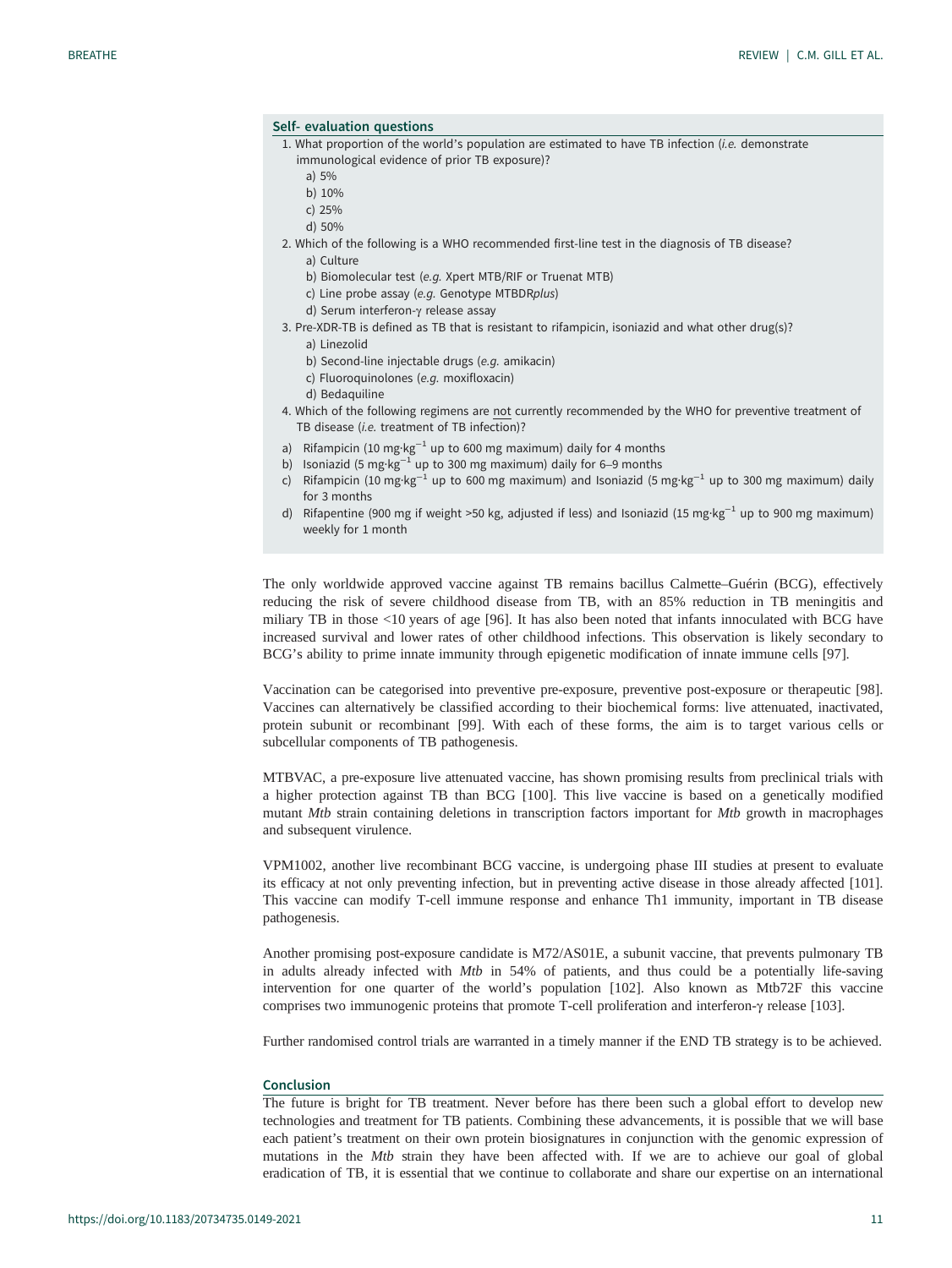<span id="page-11-0"></span>scale to ensure each patient gets the appropriate treatment and support to overcome their TB diagnosis without significant morbidity.

Conflict of interest: None declared.

## References

- 1 World Health Organisation. Global tuberculosis report 2020. Geneva, World Health Organisation, 2020.
- 2 World Health Organisation. WHO consolidated guidelines on tuberculosis: tuberculosis preventive treatment: Module 1: prevention. Geneva, World Health Organisation, 2020.
- 3 Selwyn PA, Hartel D, Lewis VA, et al. A prospective study of the risk of tuberculosis among intravenous drug users with human immunodeficiency virus infection. N Engl J Med 1989; 320: 545-550.
- 4 Uplekar M, Weil D, Lonnroth K, et al. WHO's new end TB strategy. Lancet 2015; 385: 1799-1801.
- 5 Centers for Disease Control and Prevention. World Tuberculosis Day. 2021. [www.cdc.gov/tb/features/wtbd/](http://www.cdc.gov/tb/features/wtbd/2021WTBD_Feature.html) [2021WTBD\\_Feature.html](http://www.cdc.gov/tb/features/wtbd/2021WTBD_Feature.html) Date last updated: 4 March 2021.
- 6 World Health Organisation. WHO announces updated definitions of extensively drug-resistant tuberculosis. 2021. [https://www.who.int/news/item/27-01-2021-who-announces-updated-definitions-of-extensively-drug](https://www.who.int/news/item/27-01-2021-who-announces-updated-definitions-of-extensively-drug-resistant-tuberculosis)[resistant-tuberculosis](https://www.who.int/news/item/27-01-2021-who-announces-updated-definitions-of-extensively-drug-resistant-tuberculosis) Date last updated: 27 January 2021.
- 7 Asmar S, Drancourt M. Rapid culture-based diagnosis of pulmonary tuberculosis in developed and developing countries. Front Microbiol 2015; 6: 1184.
- 8 World Health Organisation. Policy framework for implementing new tuberculosis diagnostics. Geneva, World Health Organisation, 2010.
- 9 Horne DJ, Royce SE, Gooze L, et al. Sputum monitoring during tuberculosis treatment for predicting outcome: systematic review and meta-analysis. Lancet Infect Dis 2010; 10: 387–394.
- 10 Sulis G, Centis R, Sotgiu G, et al. Recent developments in the diagnosis and management of tuberculosis. NPJ Prim Care Respir Med 2016; 26: 16078.
- 11 Bhalla M, Sidiq Z, Sharma PP, et al. Performance of light-emitting diode fluorescence microscope for diagnosis of tuberculosis. Int J Mycobacteriol 2013; 2: 174–178.
- 12 Deng Y, Duan Y-F, Ga S-P, et al. Comparison of LAMP, GeneXpert, mycobacterial culture, smear microscopy, TSPOT.TB, TBAg/PHA ratio for diagnosis of pulmonary tuberculosis. Curr Med Sci 2021; 41: 1023–1028.
- 13 Singhal R, Myneedu VP. Microscopy as a diagnostic tool in pulmonary tuberculosis. Int J Mycobacteriol 2015; 4: 1–6.
- 14 Gilpin C, Kim SJ, Lumb R, et al. Critical appraisal of current recommendations and practices for tuberculosis sputum smear microscopy. Int J Tuberc Lung Dis 2007; 11: 946–952.
- 15 Lawn SD, Mwaba P, Bates M, et al. Advances in tuberculosis diagnostics: the Xpert MTB/RIF assay and future prospects for a point-of-care test. Lancet Infect Dis 2013; 13: 349–361.
- 16 Steingart KR, Schiller I, Horne DJ, et al. Xpert® MTB/RIF assay for pulmonary tuberculosis and rifampicin resistance in adults. Cochrane Database Syst Rev 2014; 1: CD009593.
- 17 Dorman SE, Schumacher SG, Alland D, et al. Xpert MTB/RIF Ultra for detection of Mycobacterium tuberculosis and rifampicin resistance: a prospective multicentre diagnostic accuracy study. Lancet Infect Dis 2018; 18: 76–84.
- 18 Arend SM, van Soolingen D. Performance of Xpert MTB/RIF Ultra: a matter of dead or alive. Lancet Infect Dis 2018; 18: 8–10.
- 19 Park M, Kon OM. Use of Xpert MTB/RIF and Xpert Ultra in extrapulmonary tuberculosis. Expert Rev Anti Infect Ther 2021; 19: 65–77.
- 20 Sohn H, Kasaie P, Kendall E, et al. Informing decision-making for universal access to quality tuberculosis diagnosis in India: an economic-epidemiological model. BMC Med 2019; 17: 155.
- 21 Cao Y, Parmar H, Gaur RL, et al. Xpert MTB/XDR: a 10-color reflex assay suitable for point-of-care settings to detect isoniazid, fluoroquinolone, and second-line-injectable-drug resistance directly from Mycobacterium tuberculosis-positive sputum. J Clin Microbiol 2021; 59: e02314-20.
- 22 Bjerrum S, Schiller I, Dendukuri N, et al. Lateral flow urine lipoarabinomannan assay for detecting active tuberculosis in people living with HIV. Cochrane Database Syst Rev 2019; 10: CD011420.
- 23 Engel N, Mwaura M. User perspectives on LF-LAM for the diagnosis of active tuberculosis: results from qualitative research. In: Lateral flow urine lipoarabinomannan assay (LF-LAM) for the diagnosis of active tuberculosis in people living with HIV: policy update (2019). Geneva, World Health Organistaion, 2019.
- 24 World Health Organisation. The use of molecular line probe assays for the detection of resistance to isoniazid and rifampicin: policy update. Geneva, World Health Organisation, 2016.
- 25 Muller B, Streicher EM, Hoek KG, et al. inhA promoter mutations: a gateway to extensively drug-resistant tuberculosis in South Africa? Int J Tuberc Lung Dis 2011; 15: 344–351.
- 26 Somoskovi A, Dormandy J, Rivenburg J, et al. Direct comparison of the genotype MTBC and genomic deletion assays in terms of ability to distinguish between members of the Mycobacterium tuberculosis complex in clinical isolates and in clinical specimens. J Clin Microbiol 2008; 46: 1854–1857.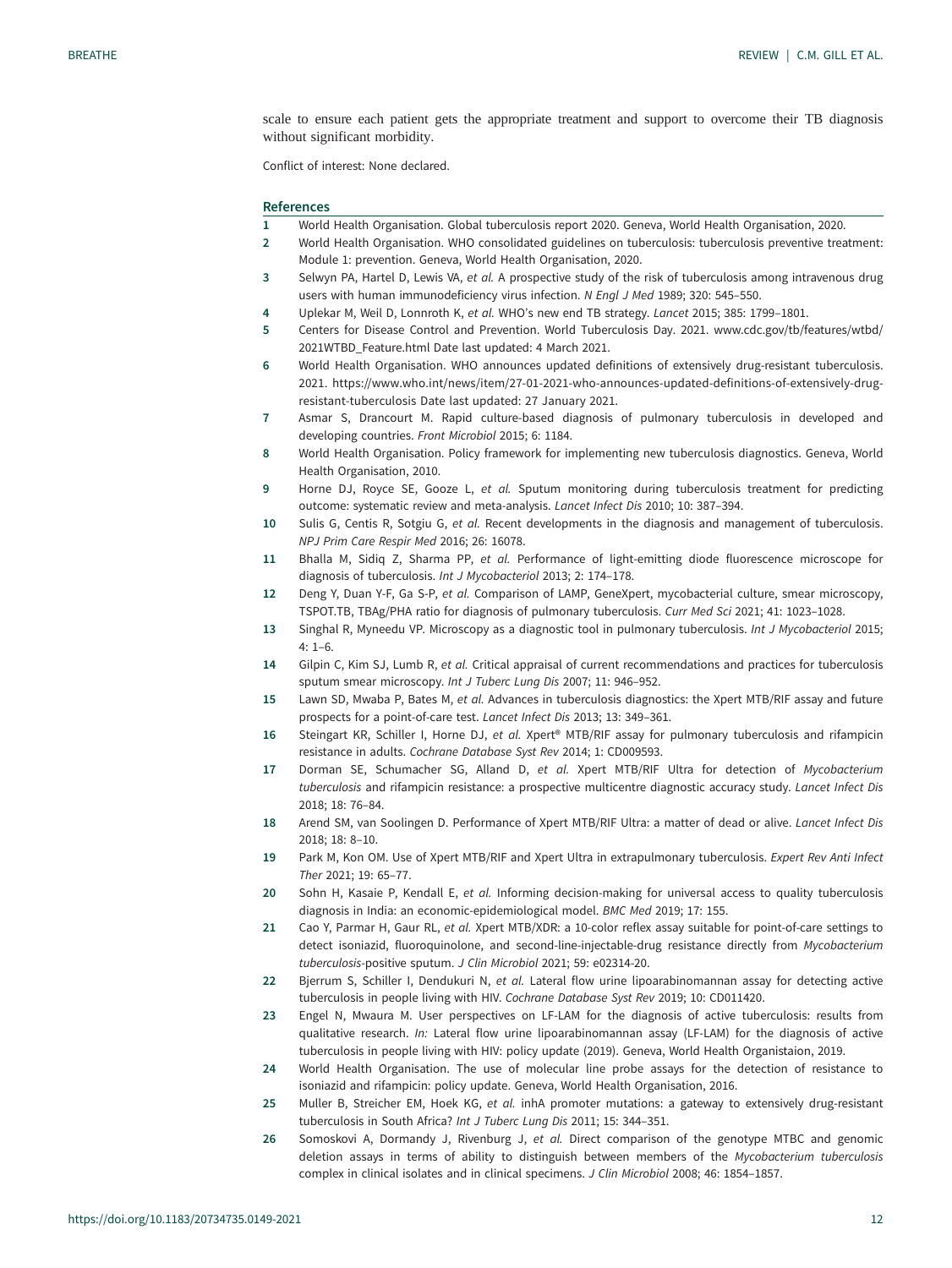- <span id="page-12-0"></span>27 Huang WL, Chen HY, Kuo YM, et al. Performance assessment of the GenoType MTBDRplus test and DNA sequencing in detection of multidrug-resistant Mycobacterium tuberculosis. J Clin Microbiol 2009; 47: 2520–2524.
- 28 HAIN LifeScience. Genotype MTBDRslVER 2.0 instructions for use. Document IFA-317A-01. Nehren, HAIN LifeScience, 2015.
- 29 Gardee Y, Dreyer AW, Koornhof HJ, et al. Evaluation of the GenoType MTBDRsl Version 2.0 assay for second-line drug resistance detection of Mycobacterium tuberculosis isolates in South Africa. J Clin Microbiol 2017; 55: 791–800.
- 30 Javed H, Bakuła Z, Pleń M, et al. Evaluation of genotype MTBDRplus and MTBDRsl assays for rapid detection of drug resistance in extensively drug-resistant Mycobacterium tuberculosis isolates in Pakistan. Front Microbiol 2018; 9: 2265.
- 31 Siu GK, Zhang Y, Lau TC, et al. Mutations outside the rifampicin resistance-determining region associated with rifampicin resistance in Mycobacterium tuberculosis. J Antimicrob Chemother 2011; 66: 730–733.
- 32 Zaw MT, Emran NA, Lin Z. Mutations inside rifampicin-resistance determining region of rpoB gene associated with rifampicin-resistance in Mycobacterium tuberculosis. J Infect Public Health 2018; 11: 605–610.
- 33 Sanchez-Padilla E, Merker M, Beckert P, et al. Detection of drug-resistant tuberculosis by Xpert MTB/RIF in Swaziland. N Engl J Med 2015; 372: 1181–1182.
- 34 Alonso M, Palacios JJ, Herranz M, et al. Isolation of Mycobacterium tuberculosis strains with a silent mutation in rpoB leading to potential misassignment of resistance category. J Clin Microbiol 2011; 49: 2688–2690.
- 35 Nikolayevskyy V, Kranzer K, Niemann S, et al. Whole genome sequencing of Mycobacterium tuberculosis for detection of recent transmission and tracing outbreaks: A systematic review. Tuberculosis (Edinb) 2016; 98: 77–85.
- 36 Coll F, McNerney R, Preston MD, et al. Rapid determination of anti-tuberculosis drug resistance from whole-genome sequences. Genome Med 2015; 7: 51.
- 37 CRyPTIC Consortium and the 100,000 Genomes Project, Allix-Béguec C, Arandjelovic I, et al. Prediction of susceptibility to first-line tuberculosis drugs by DNA sequencing. N Engl J Med 2018; 379: 1403–1415.
- 38 Eddabra R, Ait Benhassou H. Rapid molecular assays for detection of tuberculosis. Pneumonia (Nathan) 2018; 10: 4.
- 39 Molloy A, Harrison J, McGrath JS, et al. Microfluidics as a novel technique for tuberculosis: from diagnostics to drug discovery. Microorganisms 2021; 9: 2330.
- 40 Roycroft E, Fitzgibbon MM, Kelly DM, et al. The largest prison outbreak of TB in Western Europe investigated using whole-genome sequencing. Int J Tuberc Lung Dis 2021; 25: 491–497.
- 41 Tortoli E, Cichero P, Piersimoni C, et al. Use of BACTEC MGIT 960 for recovery of mycobacteria from clinical specimens: multicenter study. J Clin Microbiol 1999; 37: 3578–3582.
- 42 World Health Organisation. Technical Report on critical concentrations for drug susceptibility testing of isoniazid and the rifamycins (rifampicin, rifabutin and rifapentine). Geneva, World Health Organisation, 2021.
- 43 Schon T, Werngren J, Machado D, et al. Multicentre testing of the EUCAST broth microdilution reference method for MIC determination on Mycobacterium tuberculosis. Clin Microbiol Infect 2021; 27: 288 e1–288 e4.
- 44 Harris M, Qi A, Jeagal L, et al. A systematic review of the diagnostic accuracy of artificial intelligence-based computer programs to analyze chest x-rays for pulmonary tuberculosis. PLoS One 2019; 14: e0221339.
- 45 Murphy K, Habib SS, Zaidi SMA, et al. Computer aided detection of tuberculosis on chest radiographs: An evaluation of the CAD4TB v6 system. Sci Rep 2020; 10: 5492.
- 46 Morris TC, Hoggart CJ, Chegou NN, et al. Evaluation of host serum protein biomarkers of tuberculosis in sub-Saharan Africa. Front Immunol 2021; 12: 639174.
- 47 Migliori GB, Tiberi S, Zumla A, et al. MDR/XDR-TB management of patients and contacts: challenges facing the new decade. The 2020 clinical update by the Global Tuberculosis Network. Int J Infect Dis 2020; 92S: S15–S25.
- 48 Nahid P, Dorman SE, Alipanah N, et al. Official American Thoracic Society/Centers for Disease Control and Prevention/Infectious Diseases Society of America Clinical Practice Guidelines: Treatment of Drug-Susceptible Tuberculosis. Clin Infect Dis 2016; 63: e147–e195.
- 49 Imperial MZ, Nahid P, Phillips PPJ, et al. A patient-level pooled analysis of treatment-shortening regimens for drug-susceptible pulmonary tuberculosis. Nat Med 2018; 24: 1708–1715.
- 50 Nahid P, Mase SR, Migliori GB, et al. Treatment of drug-resistant tuberculosis. An official ATS/CDC/ERS/IDSA clinical practice guideline. Am J Respir Crit Care Med 2019; 200: e93–e142.
- 51 World Health Organisation. WHO consolidated guidelines on tuberculosis: Module 4: Treatment Drug-resistant tuberculosis treatment. Geneva, World Health Organisation, 2020.
- 52 Mirzayev F, Viney K, Linh NN, et al. World Health Organization recommendations on the treatment of drug-resistant tuberculosis, 2020 update. Eur Respir J 2021; 57: 2003300.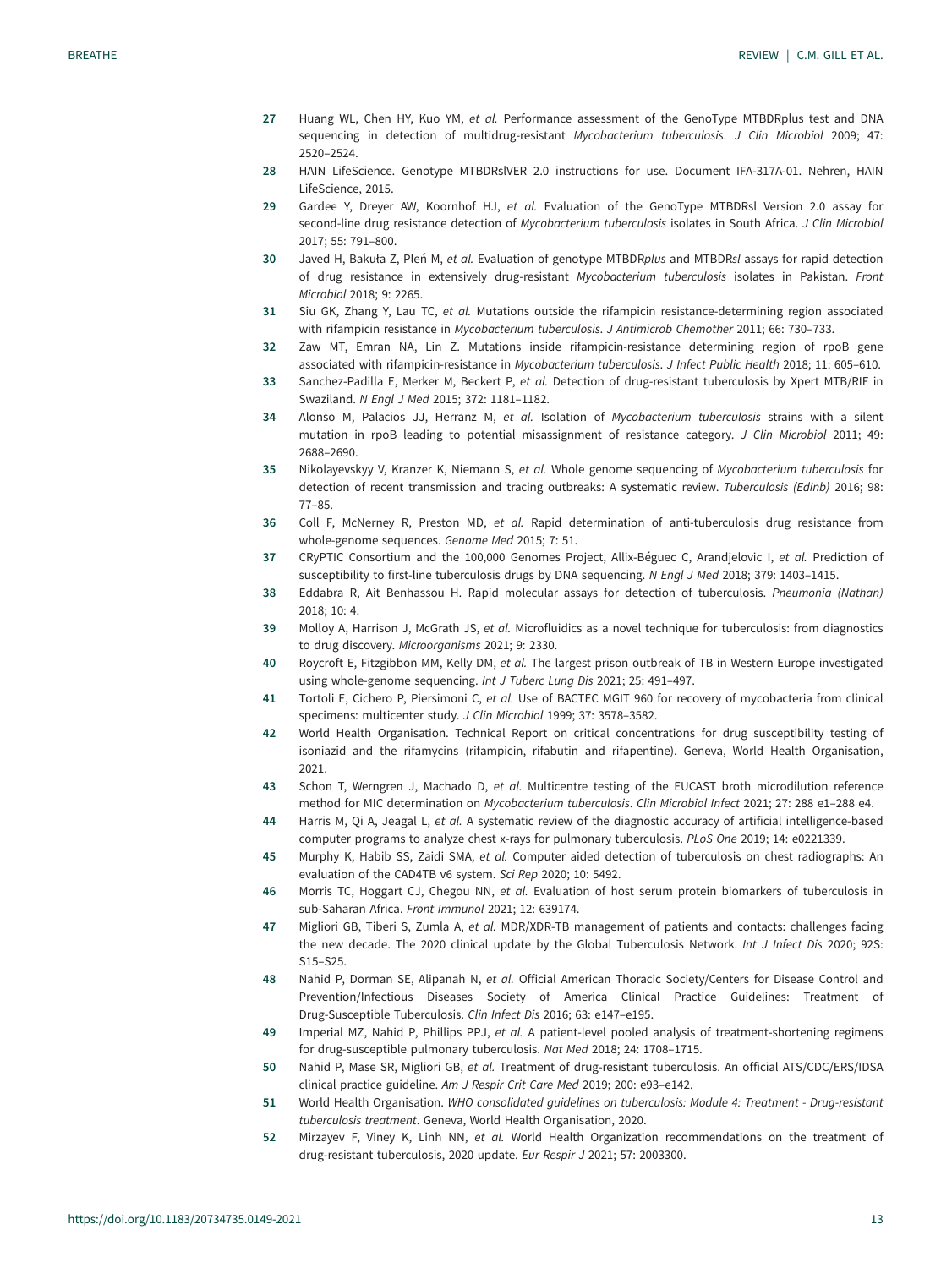- <span id="page-13-0"></span>53 de Jager VR, Dawson R, van Niekerk C, et al. Telacebec (Q203), a new antituberculosis agent. N Engl J Med 2020; 382: 1280–1281.
- 54 Dorman SE, Nahid P, Kurbatova EV, et al. Four-month rifapentine regimens with or without moxifloxacin for tuberculosis. N Engl J Med 2021; 384: 1705–1718.
- 55 Prasad R, Gupta N, Banka A. Multidrug-resistant tuberculosis/rifampicin-resistant tuberculosis: Principles of management. Lung India 2018; 35: 78–81.
- 56 ClinicalTrials.Gov. Trial to evaluate the efficacy, safety and tolerability of BPaMZ in drug sensitive (DS-TB) adult patients and drug resistant (DR-TB) adult patients.<https://clinicaltrials.gov/ct2/show/NCT03338621>
- 57 ClinicalTrials.Gov. Two-month regimens using novel combinations to augment treatment effectiveness for drug-sensitive tuberculosis (TRUNCATE-TB).<https://ClinicalTrials.gov/show/NCT03474198>
- 58 ClinicalTrials.Gov. A randomised trial to evaluate toxicity and efficacy of 1200 mg and 1800mg of rifampicin for pulmonary tuberculosis (RIFASHORT).<https://clinicaltrials.gov/ct2/show/NCT02581527>
- 59 ClinicalTrials.Gov. High-dose rifampicin for the treatment of tuberculous meningitis: a dose-finding study (ReDEFINe).<https://clinicaltrials.gov/ct2/show/NCT02169882>
- 60 Velasquez GE, Brooks MB, Coit JM, et al. Efficacy and safety of high-dose rifampin in pulmonary tuberculosis. a randomized controlled trial. Am J Respir Crit Care Med 2018; 198: 657-666.
- 61 Malenfant JH, Brewer TF. Rifampicin mono-resistant tuberculosis-a review of an uncommon but growing challenge for global tuberculosis control. Open Forum Infect Dis 2021; 8: ofab018.
- 62 ClinicalTrials.Gov. Building evidence for advancing new treatment for rifampicin resistant tuberculosis (RR-TB) comparing a short course of treatment (containing bedaquiline, delamanid and linezolid) with the current South African standard of care.<https://clinicaltrials.gov/ct2/show/NCT04062201>
- 63 ClinicalTrials.Gov. The evaluation of a standard treatment regimen of anti-tuberculosis drugs for patients with MDR-TB (STREAM).<https://clinicaltrials.gov/ct2/show/NCT02409290>
- 64 Van Deun A, Maug AK, Salim MA, et al. Short, highly effective, and inexpensive standardized treatment of multidrug-resistant tuberculosis. Am J Respir Crit Care Med 2010; 182: 684–692.
- 65 ClinicalTrials.Gov. An open-label RCT to evaluate a new treatment for patients with multi-drug resistant tuberculosis (NExT).<https://clinicaltrials.gov/ct2/show/NCT02454205>
- 66 ClinicalTrials.Gov. Pragmatic clinical trial for a more effective concise and less toxic MDR-TB treatment regimen(s) (TB-PRACTECAL).<https://clinicaltrials.gov/ct2/show/NCT02589782>
- 67 Medecins San Frontieres. Drug-resistant TB clinical trial ends enrolment early after positive initial data. <https://msf.org.uk/article/drug-resistant-tb-clinical-trial-ends-enrolment-early-after-positive-initial-data> Date last updated: 24 March 2021.
- 68 ClinicalTrials.Gov. Evaluating the safety, tolerability and pharmacokinetics of bedaqeuiline and delamanid, alone and in combination, for drug-resistant pulmonary tuberculosis. [https://clinicaltrials.gov/ct2/show/](https://clinicaltrials.gov/ct2/show/record/NCT02583048) [record/NCT02583048](https://clinicaltrials.gov/ct2/show/record/NCT02583048)
- 69 ClinicalTrials.Gov. Evaluating newly approved drugs for multidrug-resistant TB (endTB). [https://clinicaltrials.](https://clinicaltrials.gov/ct2/show/NCT02754765) [gov/ct2/show/NCT02754765.](https://clinicaltrials.gov/ct2/show/NCT02754765)
- 70 ClinicalTrials.Gov. Safety and efficacy of various doses and treatment durations of linezolid plus bedaquiline and pretomanid in participants with pulmonary XDR-TB, Pre-XDR-TB or Non-responsive/Intolerant MDR-TB (ZeNix).<https://clinicaltrials.gov/ct2/show/NCT03086486>
- 71 Conradie F, Diacon A, Ngubane N, et al. Final results of the NIX-TB clinical study of BPaL regimen for highly resistant TB. In: Virtual CROI 2021 Conference on Retroviruses and Opportunistic Infections. 2021. [www.](http://www.croiconference.org/abstract/final-results-of-the-nix-tb-clinical-study-of-bpal-regimen-for-highly-resistant-tb/) [croiconference.org/abstract/final-results-of-the-nix-tb-clinical-study-of-bpal-regimen-for-highly-resistant-tb/](http://www.croiconference.org/abstract/final-results-of-the-nix-tb-clinical-study-of-bpal-regimen-for-highly-resistant-tb/)
- 72 Lee SH. Tuberculosis infection and latent tuberculosis. Tuberc Respir Dis (Seoul) 2016; 79: 201–206.
- 73 Tobin DM, Roca FJ, Oh SF, et al. Host genotype-specific therapies can optimize the inflammatory response to mycobacterial infections. Cell 2012; 148: 434–446.
- 74 Palucci I, Delogu G. Host directed therapies for tuberculosis: futures strategies for an ancient disease. Chemotherapy 2018; 63: 172–180.
- 75 Roca FJ, Whitworth LJ, Redmond S, et al. TNF induces pathogenic programmed macrophage necrosis in tuberculosis through a mitochondrial-lysosomal-endoplasmic reticulum circuit. Cell 2019; 178: 1344–1361. e11.
- 76 Wallis RS, Ginindza S, Beattie T, et al. Adjunctive host-directed therapies for pulmonary tuberculosis: a prospective, open-label, phase 2, randomised controlled trial. Lancet Respir Med 2021; 9: 897–908.
- 77 ClinicalTrials.Gov. Using biomarkers to predict TB treatment duration. [https://clinicaltrials.gov/ct2/show/](https://clinicaltrials.gov/ct2/show/NCT02821832) [NCT02821832](https://clinicaltrials.gov/ct2/show/NCT02821832)
- 78 ClinicalTrials.Gov. NexGen EBA radiologic and immunologic biomarkers of sterilizing drug activity in tuberculosis.<https://clinicaltrials.gov/ct2/show/NCT02371681>
- 79 Law S, Daftary A, O'Donnell M, et al. Interventions to improve retention-in-care and treatment adherence among patients with drug-resistant tuberculosis: a systematic review. Eur Respir J 2019; 53: 1801030.
- 80 National Institute of Health and Care Excellence. NICE Guideline: Tuberculosis. 2016. [https://www.nice.org.](https://www.nice.org.uk/guidance/ng33) [uk/guidance/ng33](https://www.nice.org.uk/guidance/ng33) Published: 13 January 2016. Date last updated: 12 September 2019